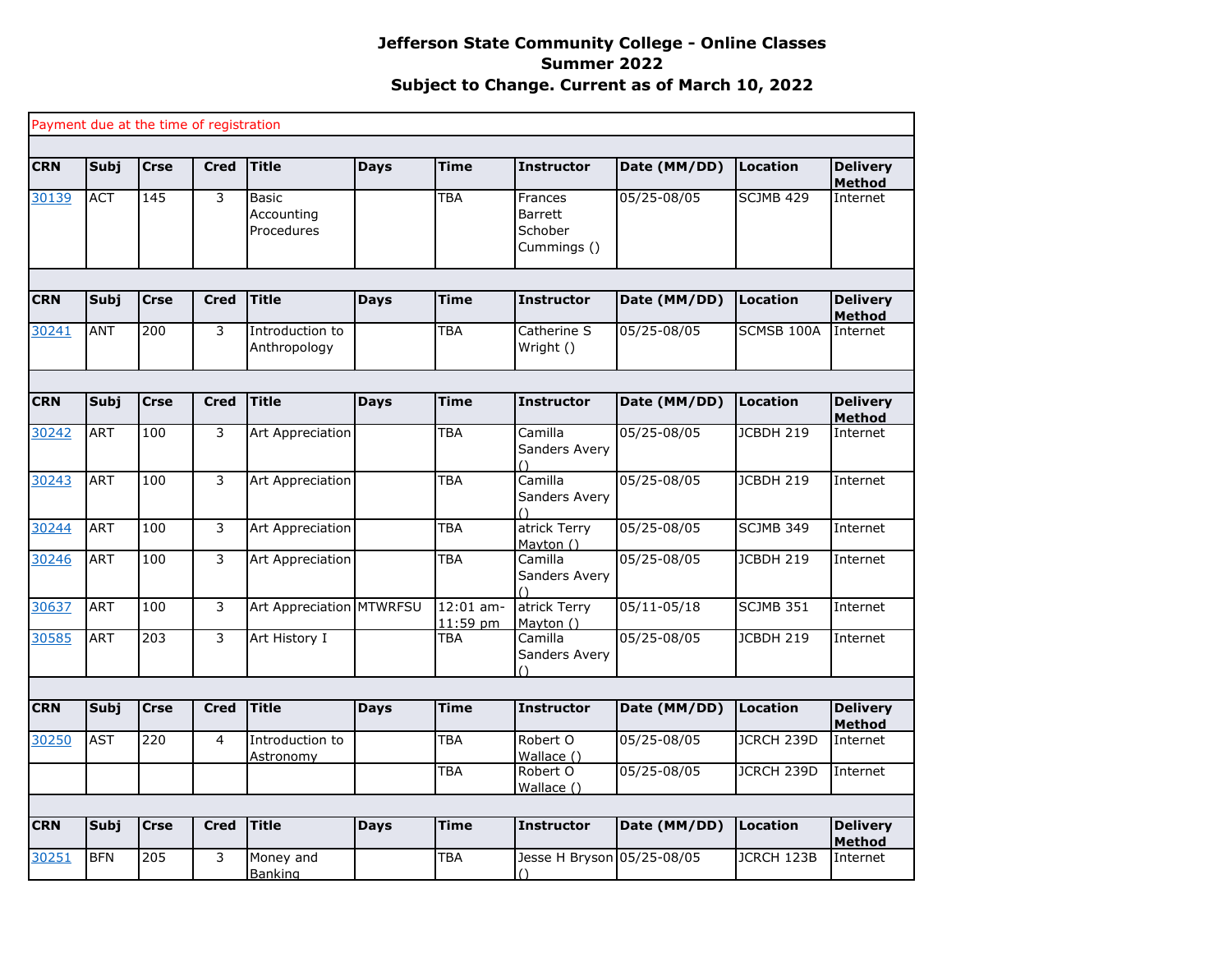|            |             | Payment due at the time of registration |                |                                      |             |             |                                 |              |                      |                                  |
|------------|-------------|-----------------------------------------|----------------|--------------------------------------|-------------|-------------|---------------------------------|--------------|----------------------|----------------------------------|
| <b>CRN</b> | <b>Subj</b> | <b>Crse</b>                             | <b>Cred</b>    | <b>Title</b>                         | <b>Days</b> | <b>Time</b> | <b>Instructor</b>               | Date (MM/DD) | <b>Location</b>      | <b>Delivery</b><br><b>Method</b> |
| 30252      | <b>BIO</b>  | 101                                     | 4              | Introduction to<br>Biology I         |             | <b>TBA</b>  | Erin Kimberley<br>Arnold ()     | 05/25-08/05  | JCRCH 237            | Internet                         |
|            |             |                                         |                |                                      |             | <b>TBA</b>  | Erin Kimberley<br>Arnold ()     | 05/25-08/05  | JCRCH 237            | Internet                         |
| 30253      | <b>BIO</b>  | 101                                     | $\overline{4}$ | Introduction to<br>Biology I         |             | <b>TBA</b>  | Crystal G<br>Wheeler ()         | 05/25-08/05  | <b>SCJMB 225</b>     | Internet                         |
|            |             |                                         |                |                                      |             | <b>TBA</b>  | Crystal G<br>Wheeler ()         | 05/25-08/05  | SCJMB 225            | Internet                         |
| 30255      | <b>BIO</b>  | 101                                     | $\overline{4}$ | Introduction to<br>Biology I         |             | <b>TBA</b>  | Nicholas W Kin 05/25-08/05      |              | PCACB <sub>125</sub> | Internet                         |
|            |             |                                         |                |                                      |             | <b>TBA</b>  | Nicholas W Kin 05/25-08/05      |              | PCACB <sub>125</sub> | Internet                         |
| 30259      | <b>BIO</b>  | 101                                     | $\overline{4}$ | Introduction to<br>Biology I         |             | <b>TBA</b>  | Amanda<br>French<br>Swindall () | 05/25-08/05  | PCACB <sub>129</sub> | Internet                         |
|            |             |                                         |                |                                      |             | <b>TBA</b>  | Amanda<br>French<br>Swindall () | 05/25-08/05  | PCACB 129            | Internet                         |
| 30267      | <b>BIO</b>  | 102                                     | $\overline{4}$ | Introduction to<br><b>Biology II</b> |             | <b>TBA</b>  | Stehanie Miller                 | 05/25-08/05  | <b>SCJMB 225</b>     | Internet                         |
|            |             |                                         |                |                                      |             | <b>TBA</b>  | Stehanie Miller                 | 05/25-08/05  | SCJMB 225            | Internet                         |
| 30268      | <b>BIO</b>  | 102                                     | 4              | Introduction to<br>Biology II        |             | <b>TBA</b>  | Amanda<br>French<br>Swindall () | 05/25-08/05  | PCACB 129            | Internet                         |
|            |             |                                         |                |                                      |             | <b>TBA</b>  | Amanda<br>French<br>Swindall () | 05/25-08/05  | PCACB 129            | Internet                         |
| 30179      | <b>BIO</b>  | 103                                     | $\overline{4}$ | Principles of<br>Biology I           |             | <b>TBA</b>  | Crystal G<br>Wheeler ()         | 05/25-08/05  | SCJMB 208            | Internet                         |
|            |             |                                         |                |                                      |             | <b>TBA</b>  | Crystal G<br>Wheeler ()         | 05/25-08/05  | SCJMB 208            | Internet                         |
| 30880      | <b>BIO</b>  | 104S                                    | 4              | Principles of<br>Biology II          |             | <b>TBA</b>  | <b>TBA</b>                      | 05/25-08/05  | SCJMB 225            | Internet                         |
|            |             |                                         |                |                                      |             | <b>TBA</b>  | <b>TBA</b>                      | 05/25-08/05  | SCJMB <sub>225</sub> | Internet                         |
| 30993      | <b>BIO</b>  | 104S                                    | $\overline{4}$ | Principles of<br>Biology II          |             | <b>TBA</b>  | Charles J<br>Venglarik ()       | 05/25-08/05  | JCRCH 243            | Internet                         |
|            |             |                                         |                |                                      |             | <b>TBA</b>  | Charles J<br>Venglarik ()       | 05/25-08/05  | JCRCH 243            | Internet                         |
| 30193      | <b>BIO</b>  | 201                                     | $\overline{4}$ | Human<br>Anatomy and<br>Physiology I |             | <b>TBA</b>  | Julie Carlisle<br>Maharrey ()   | 05/25-08/05  | SCJMB 201            | Internet                         |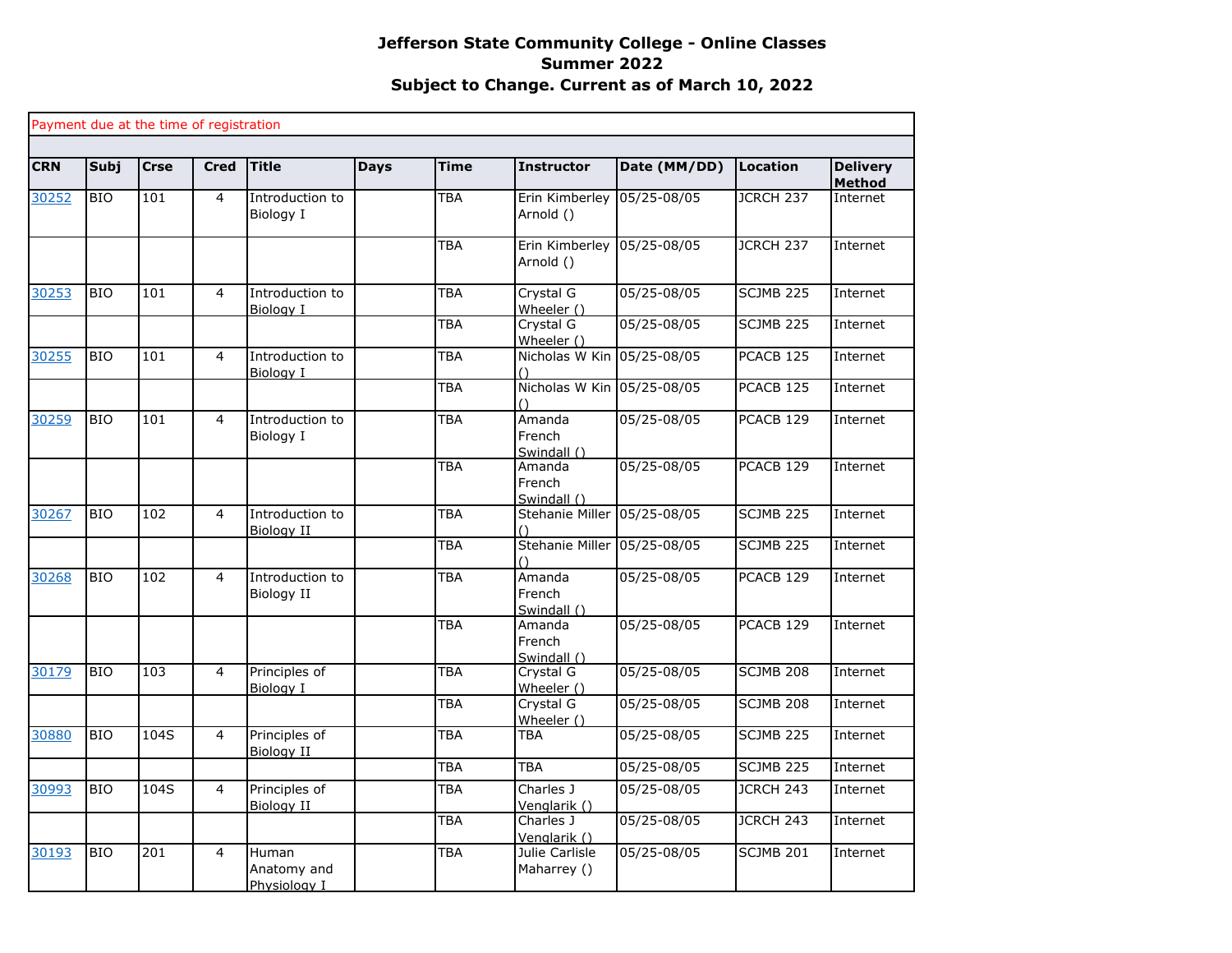|            |            |             | Payment due at the time of registration |                                             |             |             |                                                   |              |                  |                                  |
|------------|------------|-------------|-----------------------------------------|---------------------------------------------|-------------|-------------|---------------------------------------------------|--------------|------------------|----------------------------------|
|            |            |             |                                         |                                             |             | <b>TBA</b>  | Julie Carlisle<br>Maharrey ()                     | 05/25-08/05  | SCJMB 217        | Internet                         |
| 30195      | <b>BIO</b> | 201         | $\overline{4}$                          | <b>Human</b><br>Anatomy and<br>Physiology I |             | TBA         | Zareen<br>Mohammed-<br>Iqbal Dodwad-<br>Khan $()$ | 05/25-08/05  | SCJMB 225        | Internet                         |
|            |            |             |                                         |                                             |             | <b>TBA</b>  | Zareen<br>Mohammed-<br>Iqbal Dodwad-<br>Khan $()$ | 05/25-08/05  | <b>SCJMB 225</b> | Internet                         |
| 30206      | <b>BIO</b> | 201         | $\overline{4}$                          | Human<br>Anatomy and<br>Physiology I        |             | TBA         | Zareen<br>Mohammed-<br>Iqbal Dodwad-<br>Khan $()$ | 05/25-08/05  | SCJMB 201        | Internet                         |
|            |            |             |                                         |                                             |             | <b>TBA</b>  | Zareen<br>Mohammed-<br>Iqbal Dodwad-<br>Khan ()   | 05/25-08/05  | <b>SCJMB 217</b> | Internet                         |
| 30219      | <b>BIO</b> | 202         | $\overline{4}$                          | Human<br>Anatomy and<br>Physiology II       | F           | <b>TBA</b>  | Julie Carlisle<br>Maharrey ()                     | 05/25-08/05  | SCJMB 204        | Internet                         |
|            |            |             |                                         |                                             |             | <b>TBA</b>  | Julie Carlisle<br>Maharrey ()                     | 05/25-08/05  | <b>SCJMB 204</b> | Internet                         |
| 30222      | <b>BIO</b> | 220         | $\overline{4}$                          | General<br>Microbiology                     |             | <b>TBA</b>  | Stehanie Miller 05/25-08/05                       |              | SCJMB 215        | Internet                         |
|            |            |             |                                         |                                             |             | TBA         | <b>Stehanie Miller</b>                            | 05/25-08/05  | <b>SCJMB 230</b> | Internet                         |
| 30224      | <b>BIO</b> | 220         | $\overline{4}$                          | General<br>Microbiology                     |             | <b>TBA</b>  | <b>TBA</b>                                        | 05/25-08/05  | <b>SCJMB 215</b> | Internet                         |
|            |            |             |                                         |                                             |             | <b>TBA</b>  | <b>TBA</b>                                        | 05/25-08/05  | <b>SCJMB 213</b> | Internet                         |
| <b>CRN</b> | Subj       | <b>Crse</b> | <b>Cred</b>                             | <b>Title</b>                                | <b>Days</b> | <b>Time</b> | <b>Instructor</b>                                 | Date (MM/DD) | <b>Location</b>  | <b>Delivery</b><br><b>Method</b> |
| 30695      | <b>BET</b> | 241         | 3                                       | Law and Legal<br>Issues in<br>Biomed        |             | <b>TBA</b>  | Eric B Carwell<br>()                              | 05/25-08/05  | TBA              | Internet                         |
| <b>CRN</b> | Subj       | <b>Crse</b> | <b>Cred</b>                             | <b>Title</b>                                | <b>Days</b> | <b>Time</b> | <b>Instructor</b>                                 | Date (MM/DD) | <b>Location</b>  | <b>Delivery</b>                  |
| 30269      | <b>BUS</b> | 100         | 3                                       | Introduction to<br><b>Business</b>          |             | TBA         | Justin L Fisher<br>$\left( \right)$               | 05/25-08/05  | SCJMB 421        | Method<br>Internet               |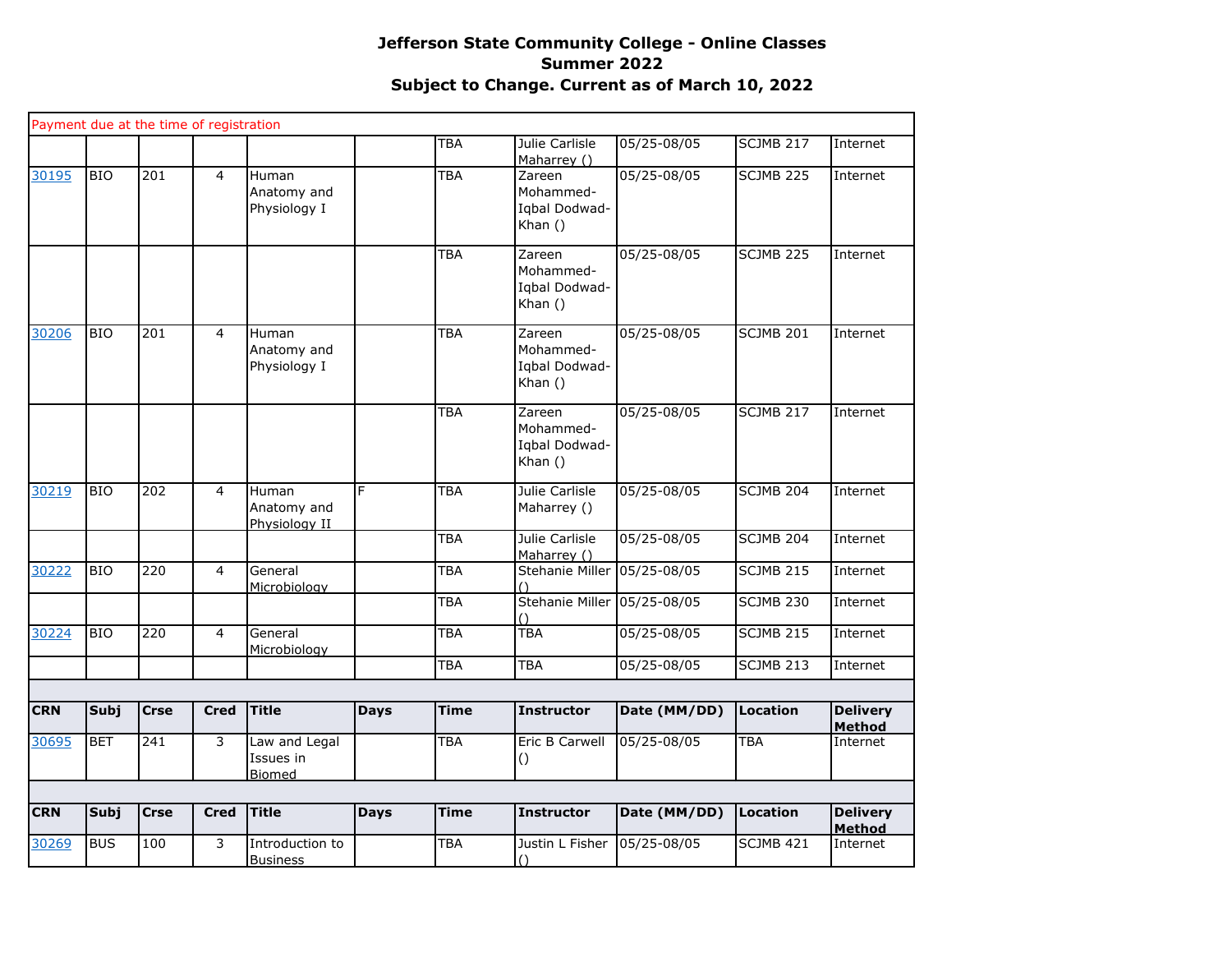|       |            | Payment due at the time of registration |                |                                                              |            |                                                     |                 |                  |          |
|-------|------------|-----------------------------------------|----------------|--------------------------------------------------------------|------------|-----------------------------------------------------|-----------------|------------------|----------|
| 30621 | <b>BUS</b> | 100                                     | 3              | Introduction to<br><b>Business</b>                           | TBA        | <b>Tiffany Narale</b><br>Todd ()                    | 05/25-08/05     | JCRCH 123D       | Internet |
| 30633 | <b>BUS</b> | 146                                     | 3              | Personal<br>Finance                                          | TBA        | James Walter<br>Calhoun ()                          | $05/25 - 08/05$ | SCJMB 423        | Internet |
| 30270 | <b>BUS</b> | 241                                     | $\overline{3}$ | Principles of<br>Accounting I                                | <b>TBA</b> | Frances<br>Barrett<br>Schober<br>Cummings ()        | 05/25-08/05     | <b>SCJMB 429</b> | Internet |
| 30271 | <b>BUS</b> | 241                                     | 3              | Principles of<br>Accounting I                                | TBA        | Frances<br><b>Barrett</b><br>Schober<br>Cummings () | 05/25-08/05     | <b>SCJMB 429</b> | Internet |
| 30857 | <b>BUS</b> | 241                                     | $\overline{3}$ | Principles of<br>Accounting I                                | <b>TBA</b> | Jesse H Bryson 05/25-08/05                          |                 | <b>JCRCH 116</b> | Internet |
| 30272 | <b>BUS</b> | 242                                     | $\overline{3}$ | Principles of<br>Accounting II                               | <b>TBA</b> | James Walter<br>Calhoun ()                          | 05/25-08/05     | <b>SCJMB 423</b> | Internet |
| 30044 | <b>BUS</b> | 248                                     | 3              | Managerial<br>Accounting                                     | <b>TBA</b> | James Walter<br>Calhoun ()                          | 05/25-08/05     | <b>SCJMB 423</b> | Internet |
| 30045 | <b>BUS</b> | 263                                     | $\overline{3}$ | Legal and Social<br>Environment of<br><b>Business</b>        | TBA        | Darrell Lloyd<br>Cartwright ()                      | 05/25-08/05     | <b>SCJMB 405</b> | Internet |
| 30273 | <b>BUS</b> | 263                                     | 3              | <b>Legal and Social</b><br>Environment of<br><b>Business</b> | TBA        | Jesse H Bryson 05/25-08/05<br>$\left( \right)$      |                 | JCRCH 123B       | Internet |
| 30274 | <b>BUS</b> | 263                                     | 3              | <b>Legal and Social</b><br>Environment of<br><b>Business</b> | TBA        | Jesse H Bryson 05/25-08/05<br>$\left( \right)$      |                 | JCRCH 123B       | Internet |
| 30276 | <b>BUS</b> | 271                                     | 3              | <b>Business</b><br>Statistics I                              | <b>TBA</b> | <b>Tiffany Narale</b><br>Todd ()                    | 05/25-08/05     | JCRCH 123D       | Internet |
| 30278 | <b>BUS</b> | 272                                     | 3              | <b>Business</b><br>Statistics II                             | TBA        | <b>Tiffany Narale</b><br>Todd ()                    | 05/25-08/05     | JCRCH 123D       | Internet |
| 30280 | <b>BUS</b> | 275                                     | 3              | Principles of<br>Management                                  | <b>TBA</b> | <b>Tiffany Narale</b><br>Todd ()                    | 05/25-08/05     | JCRCH 123D       | Internet |
| 30281 | <b>BUS</b> | 285                                     | 3              | Principles of<br>Marketing                                   | TBA        | Mildred<br>Danese Lanier<br>$\bigcap$               | 05/25-08/05     | SCJMB 425        | Internet |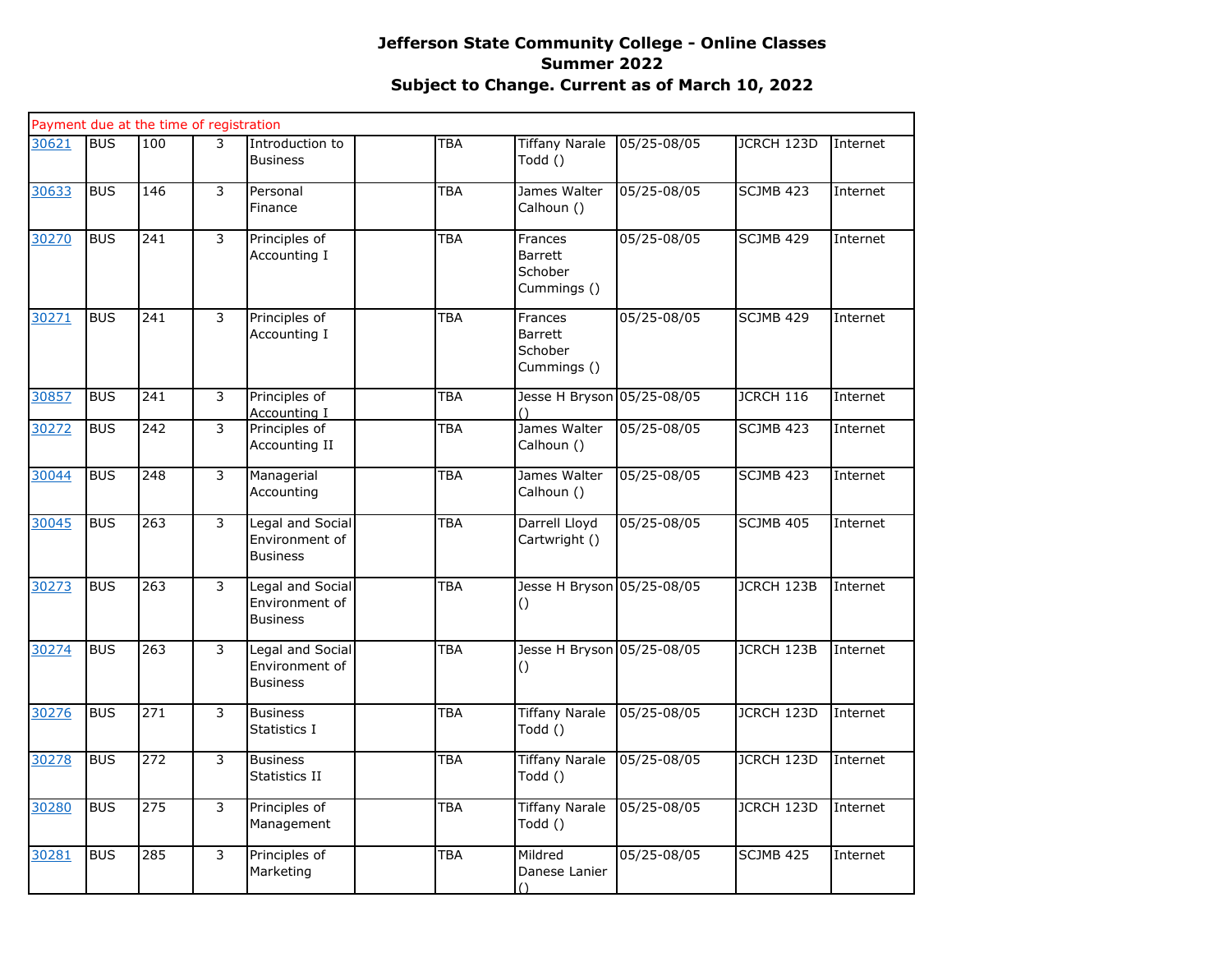|            |             |             | Payment due at the time of registration |                                                               |             |             |                                        |              |                  |                                  |
|------------|-------------|-------------|-----------------------------------------|---------------------------------------------------------------|-------------|-------------|----------------------------------------|--------------|------------------|----------------------------------|
| <b>CRN</b> | <b>Subj</b> | <b>Crse</b> | <b>Cred</b>                             | <b>Title</b>                                                  | <b>Days</b> | <b>Time</b> | <b>Instructor</b>                      | Date (MM/DD) | <b>Location</b>  | <b>Delivery</b><br><b>Method</b> |
| 30301      | <b>CHM</b>  | 104         | $\overline{4}$                          | Introduction to<br>Inorganic<br>Chemistry                     |             | <b>TBA</b>  | Lisa Alexandria 05/25-08/05<br>Nagy () |              | JCCAR 211        | Internet                         |
|            |             |             |                                         |                                                               |             | <b>TBA</b>  | Lisa Alexandria 05/25-08/05<br>Nagy () |              | JCCAR 211        | Internet                         |
|            |             |             |                                         |                                                               |             |             |                                        |              |                  |                                  |
| <b>CRN</b> | <b>Subj</b> | <b>Crse</b> | <b>Cred</b>                             | <b>Title</b>                                                  | <b>Days</b> | <b>Time</b> | <b>Instructor</b>                      | Date (MM/DD) | <b>Location</b>  | <b>Delivery</b><br><b>Method</b> |
| 30283      | <b>CHD</b>  | 100         | $\overline{3}$                          | Introduction of<br>Early Care and<br>Education of<br>Children |             | <b>TBA</b>  | <b>TBA</b>                             | 05/25-08/05  | <b>TBA</b>       | Internet                         |
| 30284      | <b>CHD</b>  | 201         | $\overline{3}$                          | Child Growth<br>and<br>Development<br>Principles              |             | <b>TBA</b>  | <b>TBA</b>                             | 05/25-08/05  | <b>SCGSB 214</b> | Internet                         |
| 30790      | <b>CHD</b>  | 202         | 3                                       | Children's<br>Creative<br>Experiences                         |             | <b>TBA</b>  | <b>TBA</b>                             | 05/25-08/05  | JCBDH 113        | Internet                         |
| 30791      | <b>CHD</b>  | 203         | $\overline{3}$                          | Children's<br>Literature and<br>Language<br>Development       |             | <b>TBA</b>  | <b>TBA</b>                             | 05/25-08/05  | JCBDH 113        | Internet                         |
| 30965      | CHD         | 204         | 3                                       | Methods and<br>Materials for<br>Teaching<br>Children          |             | <b>TBA</b>  | <b>TBA</b>                             | 05/25-08/05  | TBA              | Internet                         |
| 30286      | <b>CHD</b>  | 205         | 3                                       | Program<br>Planning for<br>Educating<br>Young Children        |             | <b>TBA</b>  | <b>TBA</b>                             | 05/25-08/05  | <b>JCBDH 113</b> | Internet                         |
| 30287      | <b>CHD</b>  | 206         | $\overline{3}$                          | Children's<br>Health and<br>Safety                            |             | <b>TBA</b>  | <b>TBA</b>                             | 05/25-08/05  | <b>TBA</b>       | Internet                         |
| 30951      | <b>CHD</b>  | 208         | 3                                       | Administration<br>of Child<br>Development<br>Programs         |             | <b>TBA</b>  | TBA                                    | 05/25-08/05  | <b>TBA</b>       | Internet                         |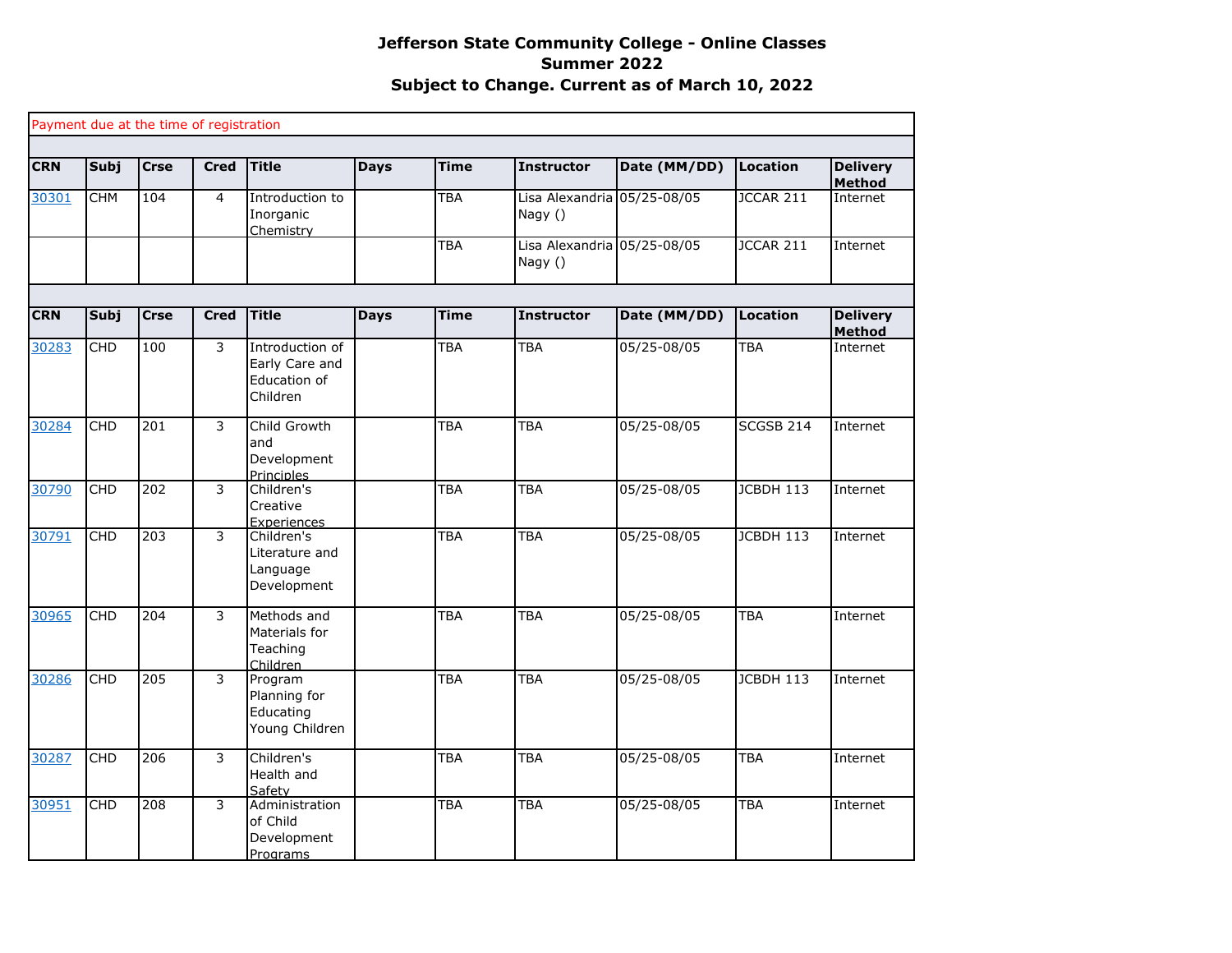|            |                  | Payment due at the time of registration |                |                                                                           |             |             |                              |              |                  |                           |
|------------|------------------|-----------------------------------------|----------------|---------------------------------------------------------------------------|-------------|-------------|------------------------------|--------------|------------------|---------------------------|
| 30966      | <b>CHD</b>       | 209                                     | 3              | Infant and<br>Toddler<br>Education<br>Programs                            |             | TBA         | <b>TBA</b>                   | 05/25-08/05  | <b>TBA</b>       | Internet                  |
| 30952      | <b>CHD</b>       | 210                                     | 3              | Educating<br>Exceptional<br>Young Children                                |             | <b>TBA</b>  | <b>TBA</b>                   | 05/25-08/05  | <b>TBA</b>       | Internet                  |
| 30969      | <b>CHD</b>       | 214                                     | 3              | Families and<br>Communities in<br>Early Care and<br>Education<br>Programs |             | TBA         | <b>TBA</b>                   | 05/25-08/05  | <b>TBA</b>       | Internet                  |
| <b>CRN</b> | <b>Subj</b>      | <b>Crse</b>                             | <b>Cred</b>    | <b>Title</b>                                                              | <b>Days</b> | <b>Time</b> | <b>Instructor</b>            | Date (MM/DD) | <b>Location</b>  | <b>Delivery</b>           |
| 30305      | <b>CIS</b>       | 113                                     | 3              | Spreadsheet<br>Software<br><b>Applications</b>                            |             | TBA         | Wade<br>Crawford ()          | 05/25-08/05  | JCRCH 118D       | <b>Method</b><br>Internet |
| 30306      | $\overline{CIS}$ | 130                                     | 3              | Introduction to<br>Information<br>Systems                                 |             | TBA         | Wade<br>Crawford ()          | 05/25-08/05  | JCRCH 118D       | Internet                  |
| 30127      | $\overline{CIS}$ | 146                                     | $\overline{3}$ | Microcomputer<br>Applications                                             |             | TBA         | Steven Joseh<br>Ballenger () | 05/25-08/05  | <b>SCJMB 426</b> | Internet                  |
| 30307      | <b>CIS</b>       | 146                                     | $\overline{3}$ | Microcomputer<br><b>Applications</b>                                      |             | TBA         | Wade<br>Crawford ()          | 05/25-08/05  | JCRCH 118D       | Internet                  |
| 30308      | <b>CIS</b>       | 146                                     | 3              | Microcomputer<br><b>Applications</b>                                      |             | TBA         | John M Wood                  | 05/25-08/05  | SCJMB 426        | Internet                  |
| 30309      | CIS              | 146                                     | 3              | Microcomputer<br><b>Applications</b>                                      |             | TBA         | Anthony J<br>Blevins ()      | 05/25-08/05  | <b>SCJMB 420</b> | Internet                  |
| 30310      | <b>CIS</b>       | 146                                     | 3              | Microcomputer<br><b>Applications</b>                                      |             | TBA         | Anthony J<br>Blevins ()      | 05/25-08/05  | <b>SCJMB 420</b> | Internet                  |
| 30987      | <b>CIS</b>       | 146                                     | 3              | Microcomputer<br><b>Applications</b>                                      |             | TBA         | Ruqia Qamar                  | 05/25-08/05  | JCRCH 118D       | Internet                  |
| 30988      | <b>CIS</b>       | 146                                     | $\overline{3}$ | Microcomputer<br>Applications                                             |             | TBA         | Steven Joseh<br>Ballenger () | 05/25-08/05  | <b>SCJMB 426</b> | Internet                  |
| 30229      | <b>CIS</b>       | 150                                     | 3              | Introduction to<br>Computer Logic<br>and<br>Programming                   |             | <b>TBA</b>  | Syed Qamar<br>Raza ()        | 05/25-08/05  | JCRCH 118C       | Internet                  |
| 30989      | CIS              | 211S                                    | 3              | Principals of<br>Information<br><u>Assurance</u>                          |             | <b>TBA</b>  | Justin Ross<br>Young ()      | 05/25-08/05  | SCJMB 426        | Internet                  |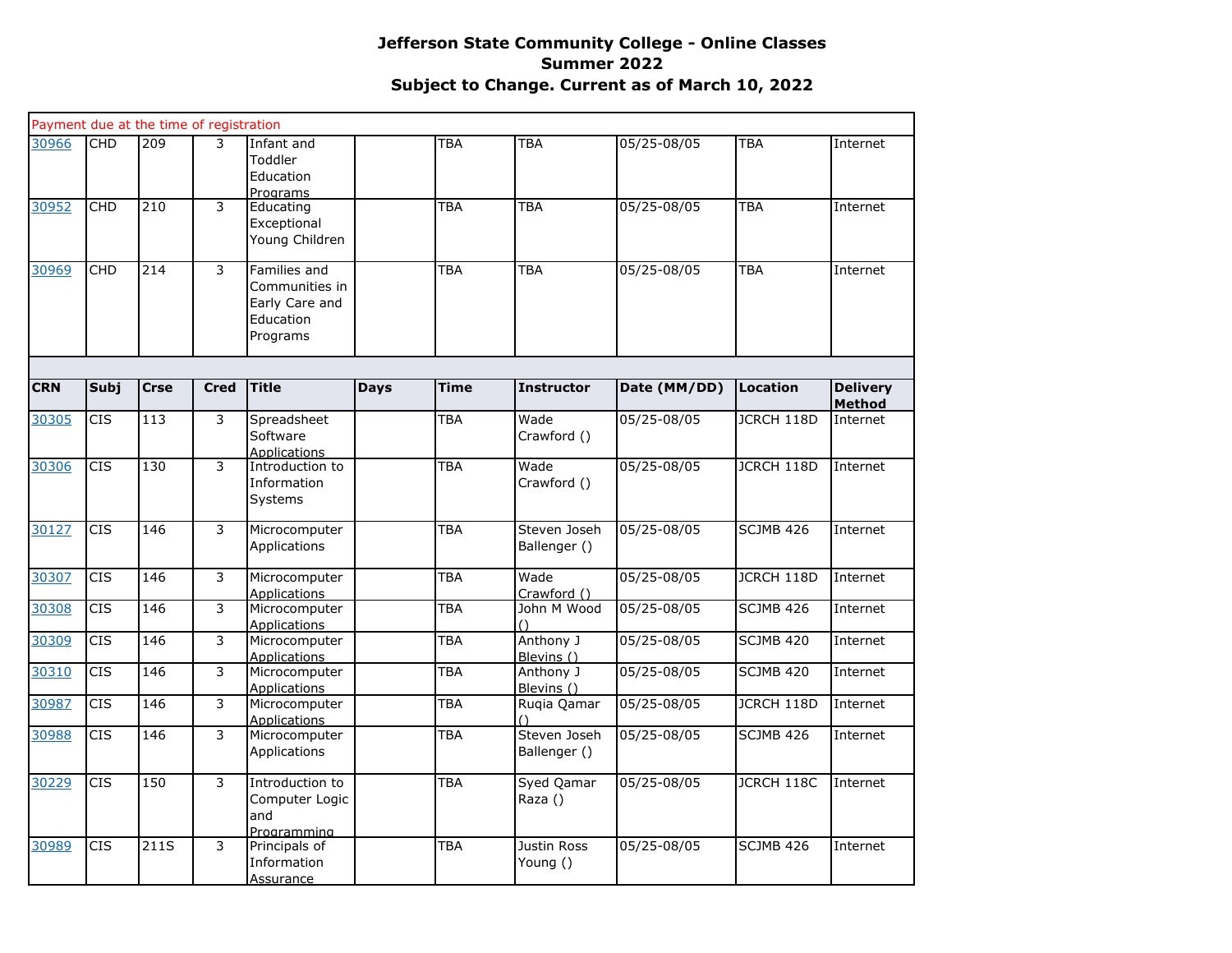|            |                  | Payment due at the time of registration |                |                                                                                                                |             |             |                                        |                 |                   |                                  |
|------------|------------------|-----------------------------------------|----------------|----------------------------------------------------------------------------------------------------------------|-------------|-------------|----------------------------------------|-----------------|-------------------|----------------------------------|
| 30990      | <b>CIS</b>       | 214                                     | 3              | Security<br>Analysis (Pen<br>Testing)                                                                          |             | <b>TBA</b>  | Justin Ross<br>Young ()                | 05/25-08/05     | SCJMB 426         | Internet                         |
| 30991      | <b>CIS</b>       | 238                                     | 3              | Cloud<br>Computing:<br>Infrastructure<br>and Services<br>Cloud<br>Computing:<br>Infrastructure<br>and Services |             | TBA         | Linda Hanson<br>Dobyns ()              | 05/25-08/05     | SCJMB 426         | Internet                         |
| 30861      | <b>CIS</b>       | 244                                     | 3              | Introduction to<br>Cybersecurity                                                                               |             | TBA         | Syed Qamar<br>Raza ()                  | 05/25-08/05     | JCRCH 118C        | Internet                         |
| 30049      | <b>CIS</b>       | 251                                     | 3              | $C++$<br>Programming                                                                                           |             | <b>TBA</b>  | Syed Qamar<br>Raza ()                  | 05/25-08/05     | JCRCH 118C        | Internet                         |
| 30627      | $\overline{CIS}$ | 255                                     | 3              | Java<br>Programming                                                                                            |             | TBA         | Syed Qamar<br>Raza ()                  | 05/25-08/05     | <b>JCRCH 118C</b> | Internet                         |
| 30317      | <b>CIS</b>       | 263                                     | 3              | Computer<br>Maintenance                                                                                        |             | <b>TBA</b>  | Wade<br>Crawford ()                    | 05/25-08/05     | JCRCH 118D        | Internet                         |
| 30318      | $\overline{CIS}$ | 270                                     | 3              | Cisco CCNA I                                                                                                   |             | TBA         | Linda Hanson<br>Dobyns ()              | 05/25-08/05     | SCJMB 426         | Internet                         |
| 30319      | <b>CIS</b>       | 272                                     | $\overline{3}$ | Cisco CCNA III                                                                                                 |             | <b>TBA</b>  | Linda Hanson<br>Dobyns ()              | 05/25-08/05     | SCJMB 426         | Internet                         |
| 30992      | <b>CIS</b>       | 287                                     | 3              | SQL Server                                                                                                     |             | <b>TBA</b>  | Linda Hanson<br>Dobyns ()              | $05/25 - 08/05$ | <b>SCJMB 426</b>  | Internet                         |
|            |                  |                                         |                |                                                                                                                |             |             |                                        |                 |                   |                                  |
| <b>CRN</b> | Subj             | <b>Crse</b>                             | <b>Cred</b>    | <b>Title</b>                                                                                                   | <b>Days</b> | <b>Time</b> | <b>Instructor</b>                      | Date (MM/DD)    | <b>Location</b>   | <b>Delivery</b><br><b>Method</b> |
| 30322      | <b>CRJ</b>       | 100                                     | 3              | Introduction to<br>Criminal Justice                                                                            |             | <b>TBA</b>  | Robert Stanley 05/25-08/05<br>Bland () |                 | JCGLB 253         | Internet                         |
| 30961      | <b>CRJ</b>       | 140                                     | 3              | Criminal Law<br>and Procedure                                                                                  |             | TBA         | Robert Stanley 05/25-08/05<br>Bland () |                 | <b>TBA</b>        | Internet                         |
| 30962      | CRJ              | 146                                     | 3              | Criminal<br>Evidence                                                                                           |             | TBA         | Robert Stanley 05/25-08/05<br>Bland () |                 | <b>TBA</b>        | Internet                         |
| 30849      | <b>CRJ</b>       | 150                                     | 3              | Introduction to<br>Corrections                                                                                 |             | <b>TBA</b>  | <b>TBA</b>                             | 05/25-08/05     | <b>TBA</b>        | Internet                         |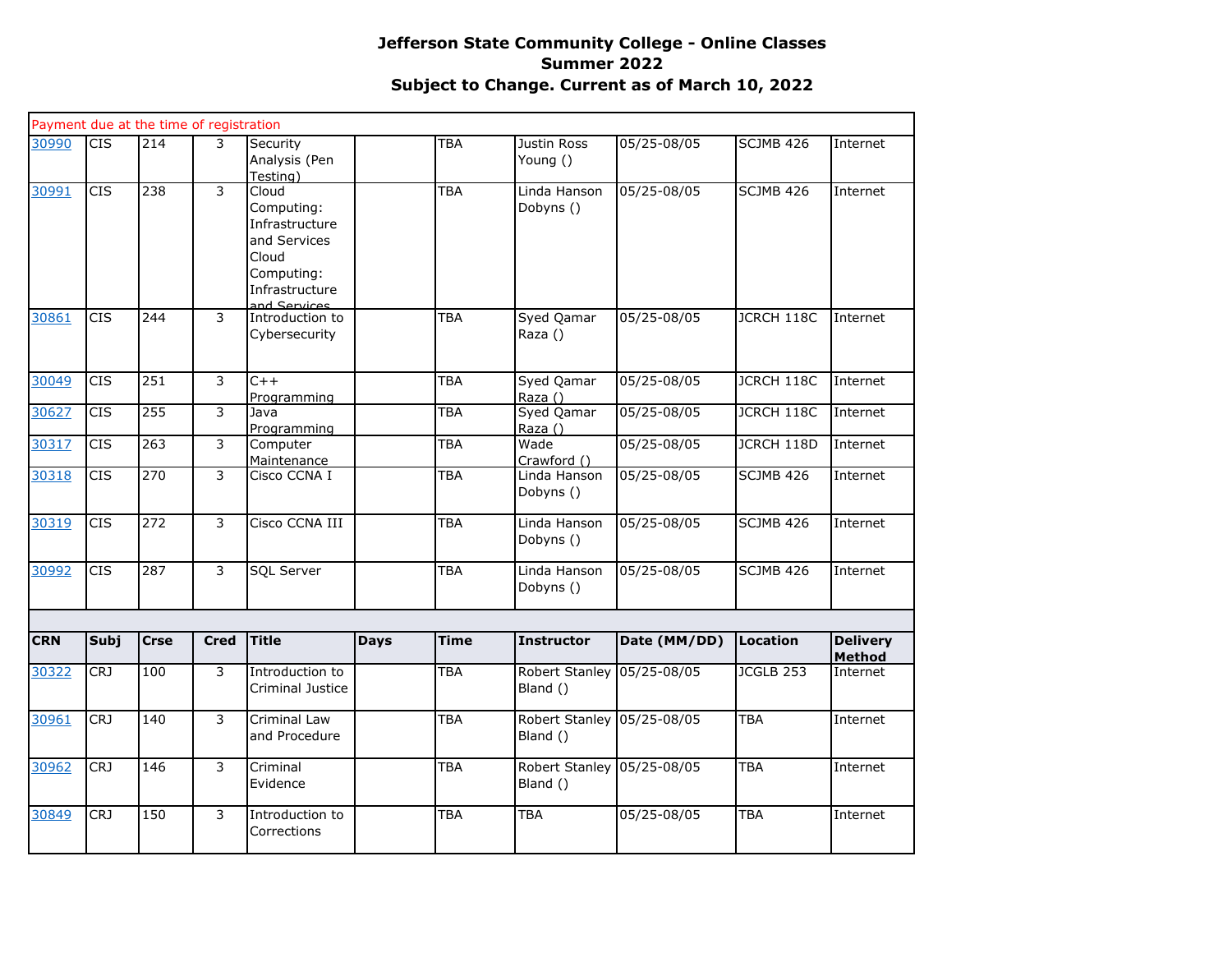|            |             | Payment due at the time of registration |                |                                                 |             |             |                                        |                 |                  |                                  |
|------------|-------------|-----------------------------------------|----------------|-------------------------------------------------|-------------|-------------|----------------------------------------|-----------------|------------------|----------------------------------|
| 30963      | <b>CRJ</b>  | 209                                     | 3              | Juvenile<br>Delinquency                         |             | <b>TBA</b>  | Robert Stanley 05/25-08/05<br>Bland () |                 | <b>TBA</b>       | Internet                         |
| 31010      | <b>CRJ</b>  | 216                                     | 3              | Police<br>Organization<br>and<br>Administration |             | <b>TBA</b>  | Robert Stanley 05/25-08/05<br>Bland () |                 | <b>TBA</b>       | Internet                         |
| 30785      | CRJ         | 220                                     | 3              | Criminal<br>Investigation                       |             | TBA         | Robert Stanley 05/25-08/05<br>Bland () |                 | <b>TBA</b>       | Internet                         |
| 30784      | CRJ         | 280                                     | 3              | Internship in<br>Criminal Justice               |             | <b>TBA</b>  | Robert Stanley 05/25-08/05<br>Bland () |                 | <b>TBA</b>       | Did Not<br>Move to<br>Virtual    |
| <b>CRN</b> | <b>Subj</b> | <b>Crse</b>                             | <b>Cred</b>    | <b>Title</b>                                    | <b>Days</b> | <b>Time</b> | <b>Instructor</b>                      | Date (MM/DD)    | Location         | <b>Delivery</b>                  |
|            |             |                                         |                |                                                 |             |             |                                        |                 |                  | <b>Method</b>                    |
| 30050      | <b>ECO</b>  | 231                                     | $\overline{3}$ | Principles of<br>Macroeconomic                  |             | <b>TBA</b>  | Justin L Fisher<br>$\circ$             | 05/25-08/05     | <b>SCJMB 421</b> | Internet                         |
| 30051      | ECO         | 231                                     | 3              | Principles of<br>Macroeconomic                  |             | <b>TBA</b>  | Justin L Fisher<br>$\left( \right)$    | 05/25-08/05     | SCJMB 421        | Internet                         |
| 30325      | ECO         | 231                                     | 3              | Principles of<br>Macroeconomic                  |             | <b>TBA</b>  | Justin L Fisher<br>()                  | 05/25-08/05     | <b>SCJMB 421</b> | Internet                         |
| 30327      | ECO         | 231                                     | 3              | Principles of<br>Macroeconomic                  |             | TBA         | Justin L Fisher<br>$\Omega$            | 05/25-08/05     | SCJMB 421        | Internet                         |
| 30052      | <b>ECO</b>  | 232                                     | 3              | Principles of<br>Microeconomics                 |             | <b>TBA</b>  | Fred Michael<br>Hughes ()              | 05/25-08/05     | <b>SCJMB 422</b> | Internet                         |
| 30328      | ECO         | 232                                     | 3              | Principles of<br>Microeconomics                 |             | <b>TBA</b>  | Fred Michael<br>Hughes ()              | 05/25-08/05     | <b>SCJMB 422</b> | Internet                         |
| 30329      | ECO         | 232                                     | 3              | Principles of<br>Microeconomics                 |             | <b>TBA</b>  | Fred Michael<br>Hughes ()              | 05/25-08/05     | SCJMB 422        | Internet                         |
| 30588      | <b>ECO</b>  | 232                                     | 3              | Principles of<br>Microeconomics                 |             | <b>TBA</b>  | Fred Michael<br>Hughes ()              | 05/25-08/05     | <b>SCJMB 422</b> | Internet                         |
|            |             |                                         |                |                                                 |             |             |                                        |                 |                  |                                  |
| <b>CRN</b> | <b>Subj</b> | <b>Crse</b>                             | <b>Cred</b>    | <b>Title</b>                                    | <b>Days</b> | <b>Time</b> | <b>Instructor</b>                      | Date (MM/DD)    | Location         | <b>Delivery</b><br><b>Method</b> |
| 30694      | <b>ELM</b>  | 281N                                    | 3              | <b>Special Topics:</b><br>Networking            |             | TBA         | Eric B Carwell<br>()                   | $05/25 - 08/05$ | TBA              | Internet                         |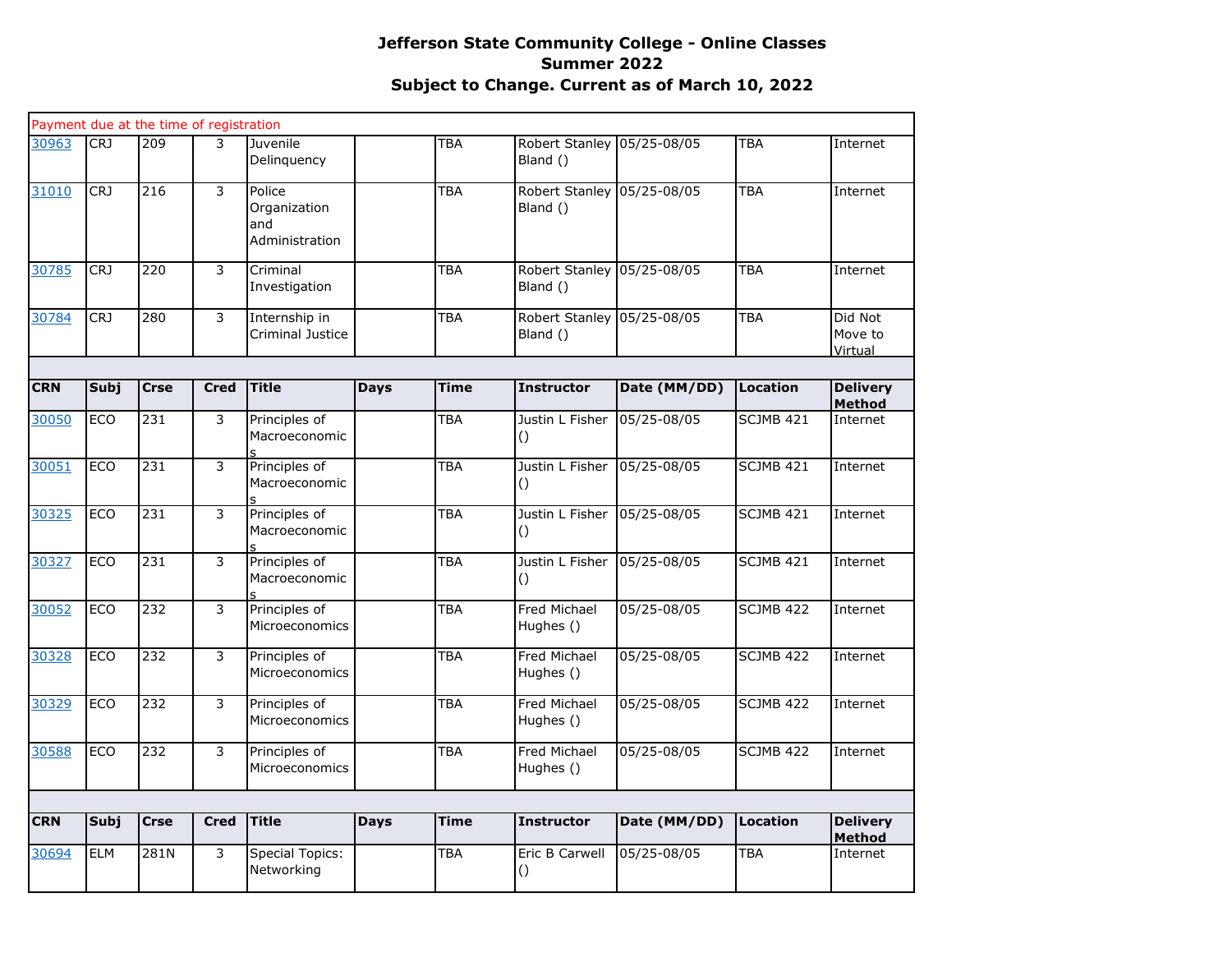|            |             |             | Payment due at the time of registration |                                    |             |             |                                            |              |                  |                                                                      |
|------------|-------------|-------------|-----------------------------------------|------------------------------------|-------------|-------------|--------------------------------------------|--------------|------------------|----------------------------------------------------------------------|
| <b>CRN</b> | <b>Subj</b> | <b>Crse</b> | <b>Cred</b>                             | <b>Title</b>                       | <b>Days</b> | <b>Time</b> | Instructor                                 | Date (MM/DD) | Location         | <b>Delivery</b><br>Method                                            |
| 30727      | <b>ENG</b>  | 99          | $\mathbf{1}$                            | Introduction to<br>College Writing |             | <b>TBA</b>  | Syreeta<br>Monique Burns                   | 05/25-08/05  | SCGSB 214        | Internet<br>and<br>Developme<br>ntal and<br>Developme<br>ntal Online |
| 30053      | <b>ENG</b>  | 101         | 3                                       | English<br>Composition I           |             | <b>TBA</b>  | Syreeta<br>Monique Burns                   | 05/25-08/05  | <b>SCGSB 214</b> | Internet                                                             |
| 30054      | <b>ENG</b>  | 101         | 3                                       | English<br>Composition I           |             | <b>TBA</b>  | Syreeta<br>Monique Burns<br>$\bigcap$      | 05/25-08/05  | SCGSB 214        | Internet                                                             |
| 30056      | <b>ENG</b>  | 101         | 3                                       | English<br>Composition I           |             | <b>TBA</b>  | Syreeta<br>Monique Burns                   | 05/25-08/05  | <b>SCGSB 214</b> | Internet                                                             |
| 30144      | <b>ENG</b>  | 101         | 3                                       | English<br>Composition I           |             | <b>TBA</b>  | <b>Heather Marie</b><br>$W\mathsf{yatt}()$ | 05/25-08/05  | JCBDH 219        | Internet                                                             |
| 30145      | <b>ENG</b>  | 101         | 3                                       | English<br>Composition I           |             | <b>TBA</b>  | <b>Heather Marie</b><br>Wyatt ()           | 05/25-08/05  | JCBDH 219        | Internet                                                             |
| 30148      | <b>ENG</b>  | 101         | $\overline{3}$                          | English<br>Composition I           |             | <b>TBA</b>  | Haley Elizabeth 05/25-08/05<br>Kendrick () |              | PCACB 101        | Internet                                                             |
| 30150      | <b>ENG</b>  | 101         | 3                                       | English<br>Composition I           |             | <b>TBA</b>  | <b>Heather Marie</b><br>Wyatt ()           | 05/25-08/05  | JCBDH 219        | Internet                                                             |
| 30275      | <b>ENG</b>  | 101         | 3                                       | English<br>Composition I           |             | <b>TBA</b>  | Jamie A King<br>$\circ$                    | 05/25-08/05  | CCACB 212        | Internet                                                             |
| 30330      | <b>ENG</b>  | 101         | 3                                       | English<br>Composition I           |             | <b>TBA</b>  | <b>Heather Marie</b><br>Wyatt ()           | 05/25-08/05  | <b>JCBDH 219</b> | Internet                                                             |
| 30332      | <b>ENG</b>  | 101         | 3                                       | English<br>Composition I           |             | <b>TBA</b>  | Syreeta<br>Monique Burns                   | 05/25-08/05  | SCGSB 214        | Internet                                                             |
| 30333      | <b>ENG</b>  | 101         | 3                                       | English<br>Composition I           |             | <b>TBA</b>  | Erin Alexandra<br>Brown Lewis ()           | 05/25-08/05  | <b>SCGSB 214</b> | Internet                                                             |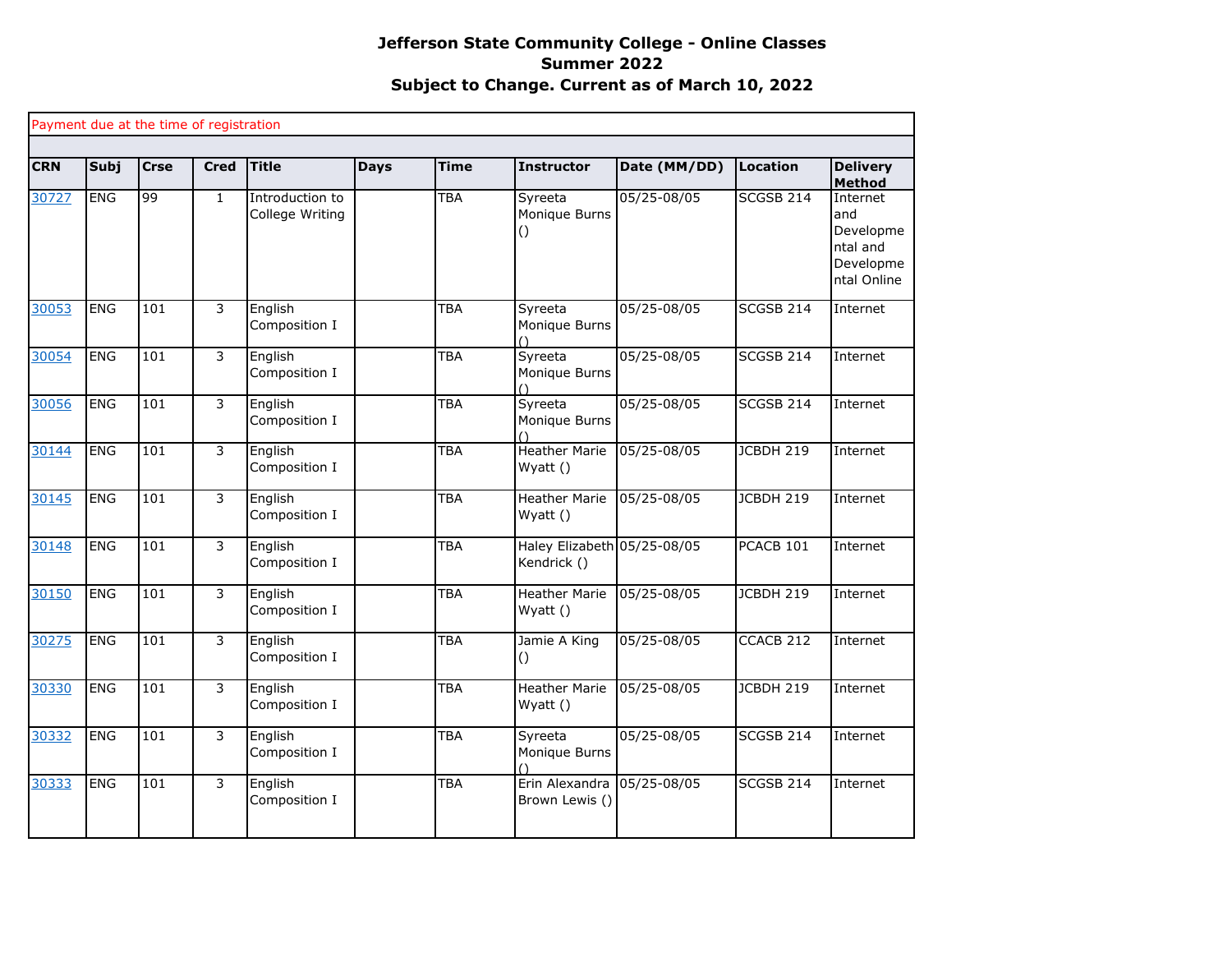|       |            | Payment due at the time of registration |   |                           |                |                         |                                            |             |                      |          |
|-------|------------|-----------------------------------------|---|---------------------------|----------------|-------------------------|--------------------------------------------|-------------|----------------------|----------|
| 30334 | <b>ENG</b> | 101                                     | 3 | English<br>Composition I  |                | <b>TBA</b>              | Erin Alexandra<br>Brown Lewis ()           | 05/25-08/05 | SCGSB 214            | Internet |
| 30335 | <b>ENG</b> | 101                                     | 3 | English<br>Composition I  |                | TBA                     | Erin Alexandra<br>Brown Lewis ()           | 05/25-08/05 | SCGSB 214            | Internet |
| 30336 | <b>ENG</b> | 101                                     | 3 | English<br>Composition I  |                | TBA                     | Erin Alexandra<br>Brown Lewis ()           | 05/25-08/05 | <b>SCGSB 214</b>     | Internet |
| 30638 | <b>ENG</b> | 101                                     | 3 | English<br>Composition I  | <b>MTWRFSU</b> | $12:01$ am-<br>11:59 pm | <b>Heather Marie</b><br>Wyatt ()           | 05/11-05/18 | JCBDH 219            | Internet |
| 30059 | <b>ENG</b> | 102                                     | 3 | English<br>Composition II |                | TBA                     | Eugene Clinton 05/25-08/05<br>Cuevas ()    |             | SCGSB 214            | Internet |
| 30060 | <b>ENG</b> | 102                                     | 3 | English<br>Composition II |                | TBA                     | Eugene Clinton 05/25-08/05<br>Cuevas ()    |             | SCGSB 214            | Internet |
| 30175 | <b>ENG</b> | 102                                     | 3 | English<br>Composition II |                | TBA                     | John G Merrill<br>$\left( \right)$         | 05/25-08/05 | <b>JCBDH 219</b>     | Internet |
| 30277 | <b>ENG</b> | 102                                     | 3 | English<br>Composition II |                | TBA                     | Haley Elizabeth 05/25-08/05<br>Kendrick () |             | PCACB 101            | Internet |
| 30337 | <b>ENG</b> | 102                                     | 3 | English<br>Composition II |                | TBA                     | Eugene Clinton 05/25-08/05<br>Cuevas ()    |             | SCGSB 214            | Internet |
| 30339 | <b>ENG</b> | 102                                     | 3 | English<br>Composition II |                | TBA                     | Sarah Creel ()                             | 05/25-08/05 | SCGSB 214            | Internet |
| 30353 | <b>ENG</b> | 102                                     | 3 | English<br>Composition II |                | TBA                     | Sarah Creel ()                             | 05/25-08/05 | <b>SCGSB 214</b>     | Internet |
| 30362 | <b>ENG</b> | 102                                     | 3 | English<br>Composition II |                | <b>TBA</b>              | Sarah Creel ()                             | 05/25-08/05 | SCGSB 214            | Internet |
| 30366 | <b>ENG</b> | 102                                     | 3 | English<br>Composition II |                | TBA                     | Sarah Creel ()                             | 05/25-08/05 | <b>SCGSB 214</b>     | Internet |
| 30368 | <b>ENG</b> | 102                                     | 3 | English<br>Composition II |                | TBA                     | Jamie A King<br>$\left( \right)$           | 05/25-08/05 | CCACB <sub>212</sub> | Internet |
| 30579 | <b>ENG</b> | 102                                     | 3 | English<br>Composition II |                | <b>TBA</b>              | Haley Elizabeth 05/25-08/05<br>Kendrick () |             | PCACB <sub>224</sub> | Internet |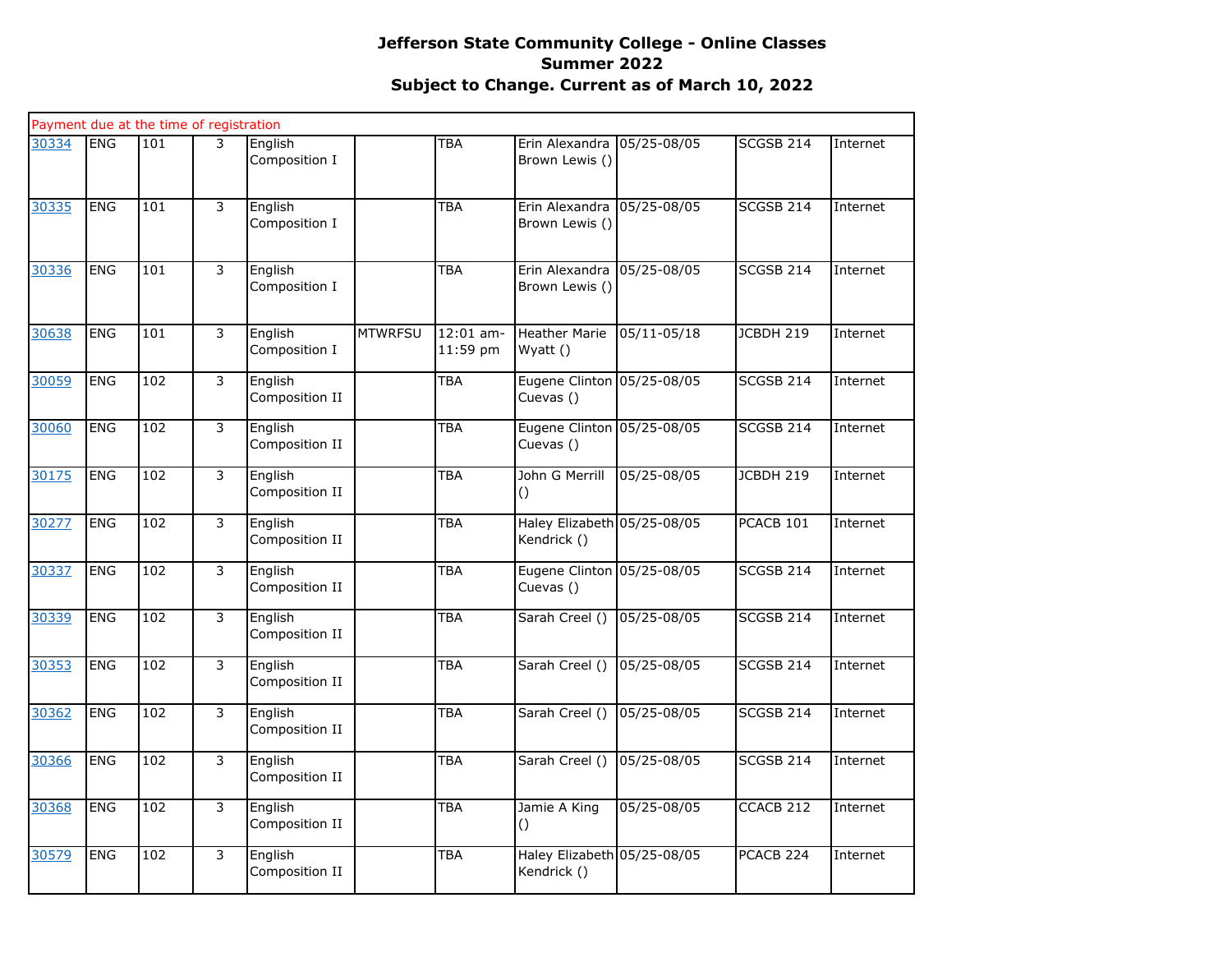|       |            | Payment due at the time of registration |                |                           |                |                         |                                            |                 |                      |          |
|-------|------------|-----------------------------------------|----------------|---------------------------|----------------|-------------------------|--------------------------------------------|-----------------|----------------------|----------|
| 30639 | <b>ENG</b> | 102                                     | 3              | English<br>Composition II | <b>MTWRFSU</b> | 12:01 am-<br>11:59 pm   | Erin Alexandra<br>Brown Lewis ()           | 05/11-05/18     | SCGSB 214            | Internet |
| 30062 | <b>ENG</b> | 251                                     | 3              | American<br>Literature I  |                | <b>TBA</b>              | Connie Morris<br>Caskey ()                 | 05/25-08/05     | <b>SCGSB 216</b>     | Internet |
| 30063 | <b>ENG</b> | 251                                     | 3              | American<br>Literature I  |                | <b>TBA</b>              | Connie Morris<br>Caskey ()                 | 05/25-08/05     | <b>SCGSB 216</b>     | Internet |
| 30158 | <b>ENG</b> | 251                                     | $\overline{3}$ | American<br>Literature I  |                | <b>TBA</b>              | Connie Morris<br>Caskey ()                 | $05/25 - 08/05$ | <b>SCGSB 216</b>     | Internet |
| 30369 | <b>ENG</b> | 251                                     | 3              | American<br>Literature I  |                | <b>TBA</b>              | Kristin Ruth<br>Henderson ()               | 05/25-08/05     | JCBDH 219            | Internet |
| 30376 | <b>ENG</b> | 251                                     | 3              | American<br>Literature I  |                | <b>TBA</b>              | Jamie A King                               | 05/25-08/05     | CCACB 212            | Internet |
| 30640 | <b>ENG</b> | 251                                     | 3              | American<br>Literature I  | <b>MTWRFSU</b> | $12:01$ am-<br>11:59 pm | Jamie A King                               | $05/11 - 05/18$ | JCBDH 219            | Internet |
| 30641 | <b>ENG</b> | 251                                     | 3              | American<br>Literature I  | <b>MTWRFSU</b> | $12:01$ am-<br>11:59 pm | Haley Elizabeth 05/11-05/18<br>Kendrick () |                 | <b>SCGSB</b>         | Internet |
| 30978 | <b>ENG</b> | 251                                     | 3              | American<br>Literature I  |                | <b>TBA</b>              | Lauren Ashley<br>Harlan<br>Kitchens ()     | 05/25-06/28     | CCACB 115            | Internet |
| 30379 | <b>ENG</b> | 252                                     | 3              | American<br>Literature II |                | <b>TBA</b>              | Liesl Ward<br>Harris ()                    | 05/25-08/05     | <b>SCJMB 229</b>     | Internet |
| 30487 | <b>ENG</b> | 252                                     | 3              | American<br>Literature II |                | <b>TBA</b>              | Jacob David<br>Melvin ()                   | 05/25-08/05     | PCACB 224            | Internet |
| 30642 | <b>ENG</b> | 252                                     | 3              | American<br>Literature II | <b>MTWRFSU</b> | $12:01$ am-<br>11:59 pm | John G Merrill<br>$\left(\right)$          | 05/11-05/18     | JCBDH 219            | Internet |
| 30643 | <b>ENG</b> | 252                                     | 3              | American<br>Literature II | <b>MTWRFSU</b> | $12:01$ am-<br>11:59 pm | Jacob David<br>Melvin ()                   | $05/11 - 05/18$ | <b>SCGSB 216</b>     | Internet |
| 30979 | <b>ENG</b> | 252                                     | 3              | American<br>Literature II |                | TBA                     | Lauren Ashley<br>Harlan<br>Kitchens ()     | 07/05-08/05     | CCACB 115            | Internet |
| 30381 | <b>ENG</b> | 261                                     | 3              | English<br>Literature I   |                | <b>TBA</b>              | Katherine A<br>Boyer ()                    | 05/25-08/05     | JCBDH 219            | Internet |
| 30885 | <b>ENG</b> | 261                                     | 3              | English<br>Literature I   |                | <b>TBA</b>              | Brian Lee<br>Rockett ()                    | 05/25-08/05     | SCGSB 214            | Internet |
| 30382 | <b>ENG</b> | 262                                     | $\overline{3}$ | English<br>Literature II  |                | <b>TBA</b>              | Jacob David<br>Melvin ()                   | 05/25-08/05     | PCACB <sub>224</sub> | Internet |
| 30384 | <b>ENG</b> | 271                                     | 3              | World Literature          |                | <b>TBA</b>              | <b>Brian Lee</b><br>Rockett ()             | 05/25-08/05     | SCGSB 214            | Internet |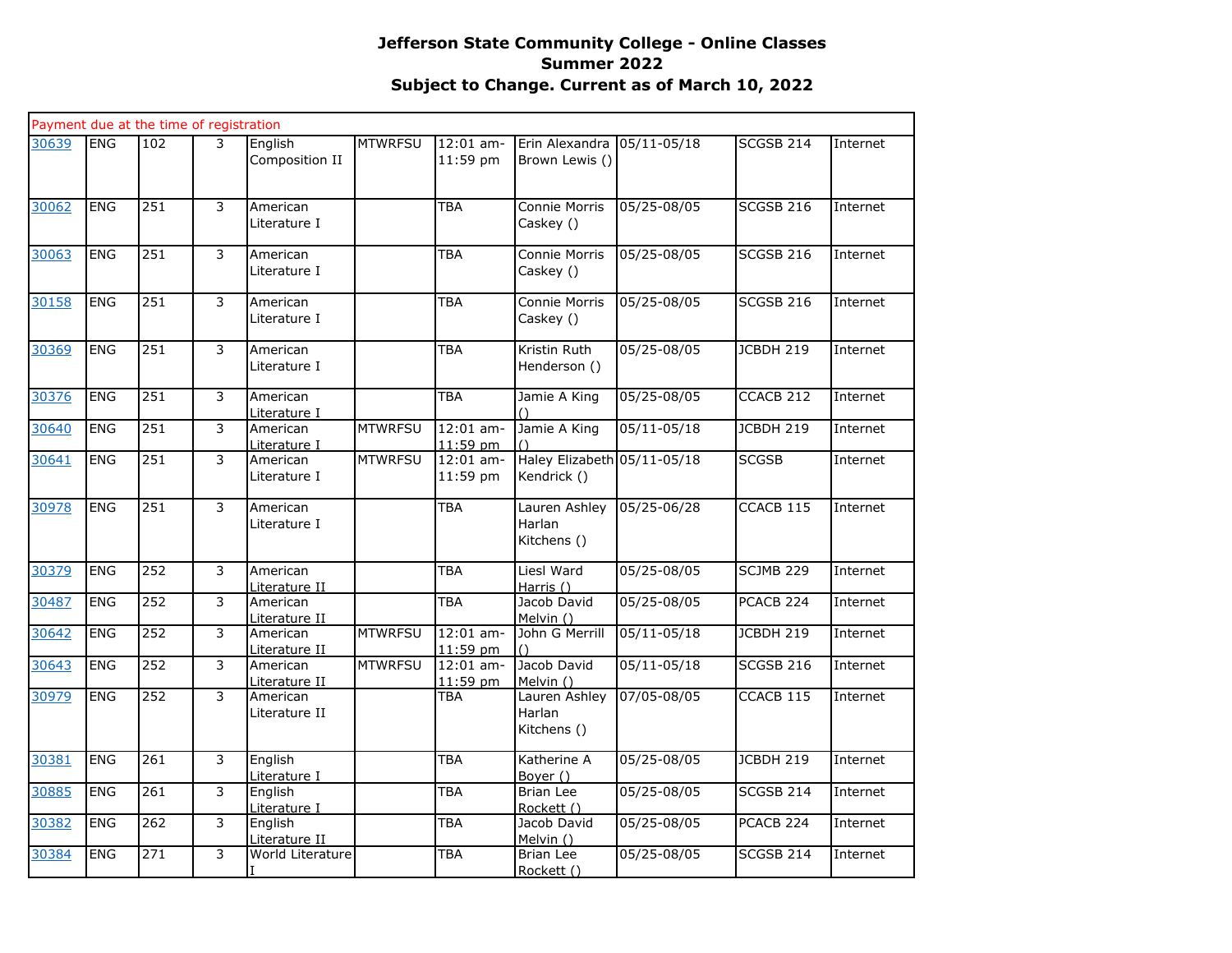|            |             | Payment due at the time of registration |                |                                                   |             |             |                                            |              |                 |                                                                      |
|------------|-------------|-----------------------------------------|----------------|---------------------------------------------------|-------------|-------------|--------------------------------------------|--------------|-----------------|----------------------------------------------------------------------|
| 30388      | <b>ENG</b>  | 272                                     | 3              | World Literature<br>$\mathbf{H}$                  |             | <b>TBA</b>  | <b>Brian Lee</b><br>Rockett ()             | 05/25-08/05  | SCGSB 214       | Internet                                                             |
|            |             |                                         |                |                                                   |             |             |                                            |              |                 |                                                                      |
| <b>CRN</b> | <b>Subj</b> | <b>Crse</b>                             | <b>Cred</b>    | <b>Title</b>                                      | <b>Days</b> | <b>Time</b> | <b>Instructor</b>                          | Date (MM/DD) | <b>Location</b> | <b>Delivery</b><br><b>Method</b>                                     |
| 30074      | <b>ENR</b>  | 98                                      | $\overline{4}$ | Writing &<br>Reading for<br>College               |             | <b>TBA</b>  | Dianna Wilson<br>Hyde ()                   | 05/25-08/05  | SCGSB 214       | Internet<br>and<br>Developme<br>ntal and<br>Developme<br>ntal Online |
| 30390      | <b>ENR</b>  | 98                                      | $\overline{4}$ | Writing &<br>Reading for<br>College               |             | TBA         | Dianna Wilson<br>Hyde ()                   | 05/25-08/05  | SCGSB 214       | Internet<br>and<br>Developme<br>ntal and<br>Developme<br>ntal Online |
| 30581      | <b>ENR</b>  | 98                                      | $\overline{4}$ | Writing &<br>Reading for<br>College               |             | <b>TBA</b>  | Haley Elizabeth 05/25-08/05<br>Kendrick () |              | PCACB 101       | Internet<br>and<br>Developme<br>ntal and<br>Developme<br>ntal Online |
|            |             |                                         |                |                                                   |             |             |                                            |              |                 |                                                                      |
| <b>CRN</b> | Subj        | <b>Crse</b>                             | <b>Cred</b>    | <b>Title</b>                                      | <b>Days</b> | <b>Time</b> | <b>Instructor</b>                          | Date (MM/DD) | <b>Location</b> | <b>Delivery</b><br>Method                                            |
| 30696      | <b>FSE</b>  | 202                                     | 3              | Advanced<br>Embalming                             |             | <b>TBA</b>  | Jzyk S Ennis ()                            | 05/25-08/05  | <b>JCHMB G9</b> | Internet                                                             |
| 30697      | <b>FSE</b>  | 207                                     | 3              | Thantochemistr                                    |             | <b>TBA</b>  | <b>TBA</b>                                 | 05/25-08/05  | <b>JCHMB G9</b> | Internet                                                             |
| 30698      | <b>FSE</b>  | 214                                     | 3              | Advanced<br>Restorative Art                       |             | <b>TBA</b>  | Venus Riley<br>Smith ()                    | 05/25-08/05  | JCHMB G12       | Internet                                                             |
| 30699      | <b>FSE</b>  | 226                                     | 3              | <b>Funeral Service</b><br>Management II           |             | <b>TBA</b>  | Jzyk S Ennis () 05/25-08/05                |              | <b>JCHMB G9</b> | Internet                                                             |
| 30700      | <b>FSE</b>  | 230                                     | 3              | <b>Funeral Service</b><br>Comprehensive<br>Review |             | <b>TBA</b>  | Venus Riley<br>Smith ()                    | 05/25-08/05  | JCHMB G12       | Internet                                                             |
|            |             |                                         |                |                                                   |             |             |                                            |              |                 |                                                                      |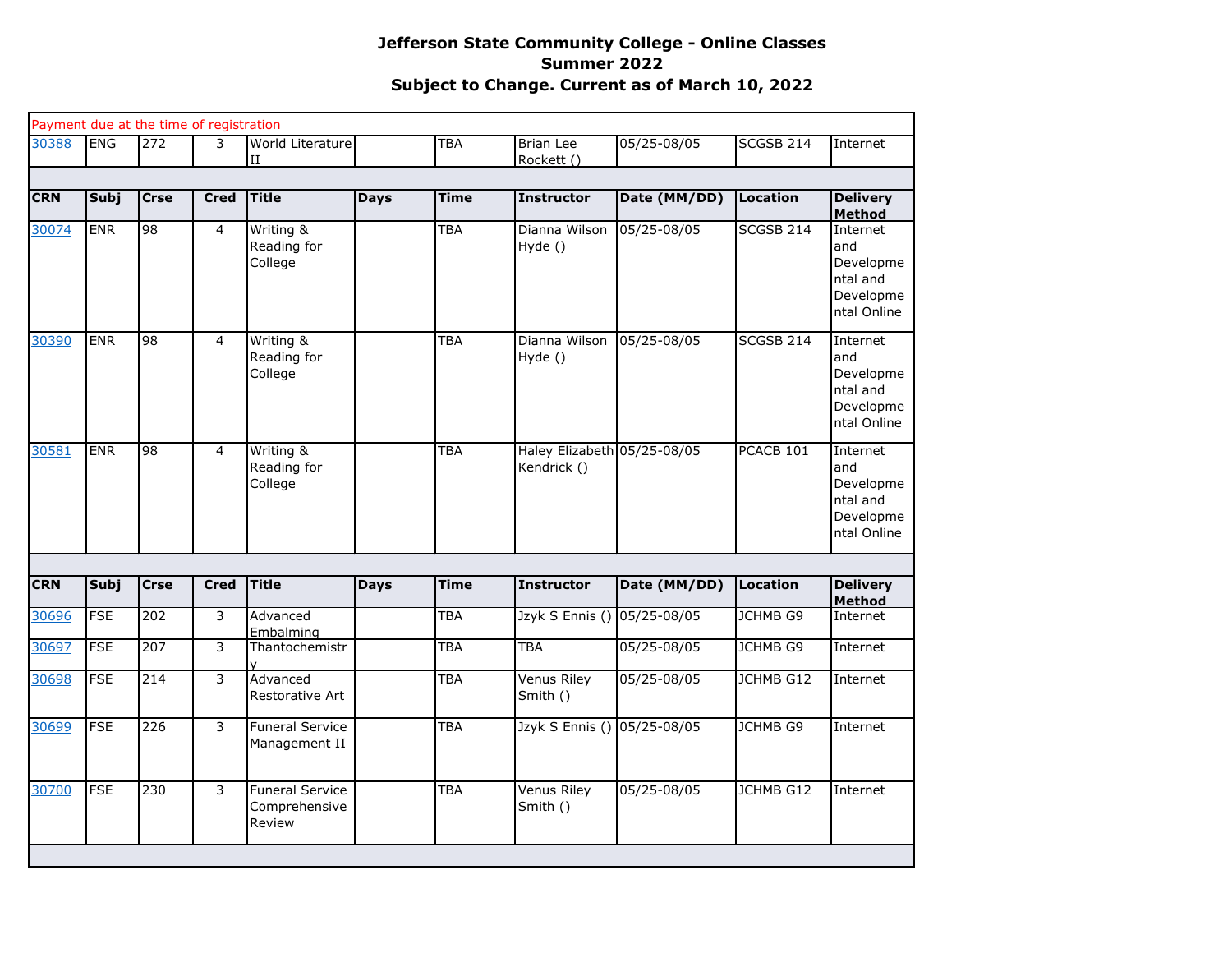|            |             | Payment due at the time of registration |                |                             |                |                         |                                         |                 |                      |                                  |
|------------|-------------|-----------------------------------------|----------------|-----------------------------|----------------|-------------------------|-----------------------------------------|-----------------|----------------------|----------------------------------|
| <b>CRN</b> | Subj        | <b>Crse</b>                             | <b>Cred</b>    | <b>Title</b>                | <b>Days</b>    | <b>Time</b>             | <b>Instructor</b>                       | Date (MM/DD)    | Location             | <b>Delivery</b><br><b>Method</b> |
| 30397      | <b>GEO</b>  | 100                                     | 3              | World Regional<br>Geography |                | <b>TBA</b>              | <b>TBA</b>                              | 05/25-08/05     | JCBDH 219            | Internet                         |
|            |             |                                         |                |                             |                |                         |                                         |                 |                      |                                  |
| <b>CRN</b> | <b>Subj</b> | <b>Crse</b>                             | <b>Cred</b>    | <b>Title</b>                | <b>Days</b>    | <b>Time</b>             | <b>Instructor</b>                       | Date (MM/DD)    | <b>Location</b>      | <b>Delivery</b><br><b>Method</b> |
| 30075      | <b>HED</b>  | 221                                     | 3              | Personal Health             |                | TBA                     | Danise R<br>Echols ()                   | 05/25-08/05     | SCJMB 416            | Internet                         |
| 30398      | <b>HED</b>  | 221                                     | 3              | Personal Health             |                | <b>TBA</b>              | Catherine<br>Ladelle Barrow<br>Brown () | 05/25-08/05     | <b>JCFSC PII</b>     | Internet                         |
| 30400      | <b>HED</b>  | 222                                     | 3              | Community<br>Health         |                | TBA                     | Catherine<br>Ladelle Barrow<br>Brown () | 05/25-08/05     | SCJMB 430            | Internet                         |
| 30164      | <b>HED</b>  | 231                                     | 3              | First Aid                   |                | <b>TBA</b>              | Camille F<br>Hallmark ()                | 05/25-08/05     | <b>JCFSC PII</b>     | Internet                         |
| 30888      | <b>HED</b>  | 231                                     | 3              | First Aid                   |                | <b>TBA</b>              | Danise R<br>Echols ()                   | 05/25-08/05     | SCJMB 416            | Internet                         |
| 31000      | <b>HED</b>  | 231                                     | 3              | First Aid                   |                | <b>TBA</b>              | Danise R<br>Echols ()                   | 05/25-08/05     | <b>SCJMB 416</b>     | Internet                         |
|            |             |                                         |                |                             |                |                         |                                         |                 |                      |                                  |
| <b>CRN</b> | <b>Subj</b> | <b>Crse</b>                             | <b>Cred</b>    | <b>Title</b>                | Days           | <b>Time</b>             | <b>Instructor</b>                       | Date (MM/DD)    | Location             | <b>Delivery</b><br><b>Method</b> |
| 30077      | <b>HIS</b>  | 101                                     | 3              | Western<br>Civilization I   |                | <b>TBA</b>              | Joseh Kyle<br>Irvin $()$                | 05/25-08/05     | SCMSB 128            | Internet                         |
| 30401      | <b>HIS</b>  | 101                                     | 3              | Western<br>Civilization I   |                | <b>TBA</b>              | Zachary H<br>Alexander ()               | 05/25-08/05     | SCGSB 214N           | Internet                         |
| 30402      | <b>HIS</b>  | 101                                     | $\overline{3}$ | Western<br>Civilization I   |                | <b>TBA</b>              | Zachary H<br>Alexander ()               | 05/25-08/05     | SCGSB 214N           | Internet                         |
| 30403      | <b>HIS</b>  | 101                                     | $\overline{3}$ | Western<br>Civilization I   |                | <b>TBA</b>              | Zachary H<br>Alexander ()               | 05/25-08/05     | SCGSB 214N           | Internet                         |
| 30669      | <b>HIS</b>  | 101                                     | $\overline{3}$ | Western<br>Civilization I   | <b>MTWRFSU</b> | $12:01$ am-<br>11:59 pm | amela R West                            | $05/11 - 05/18$ | <b>JCBDH</b>         | Internet                         |
| 31001      | <b>HIS</b>  | 101                                     | $\overline{3}$ | Western<br>Civilization I   |                | <b>TBA</b>              | Zachary H<br>Alexander ()               | 05/25-06/28     | SCGSB 214N           | Internet                         |
| 30407      | <b>HIS</b>  | 102                                     | $\overline{3}$ | Western<br>Civilization II  |                | <b>TBA</b>              | amela R West                            | 05/25-08/05     | <b>JCBDH 219</b>     | Internet                         |
| 30408      | <b>HIS</b>  | 102                                     | $\overline{3}$ | Western<br>Civilization II  |                | <b>TBA</b>              | <b>TBA</b>                              | 05/25-08/05     | SCGSB 214N           | Internet                         |
| 30492      | <b>HIS</b>  | 102                                     | $\overline{3}$ | Western<br>Civilization II  |                | <b>TBA</b>              | David B McRae 05/25-08/05               |                 | PCACB <sub>101</sub> | Internet                         |
| 30645      | <b>HIS</b>  | 102                                     | 3              | Western<br>Civilization II  | <b>MTWRFSU</b> | $12:01$ am-<br>11:59 pm | Joseh Kyle<br>Irvin()                   | $05/11 - 05/18$ | <b>SCMSB</b>         | Internet                         |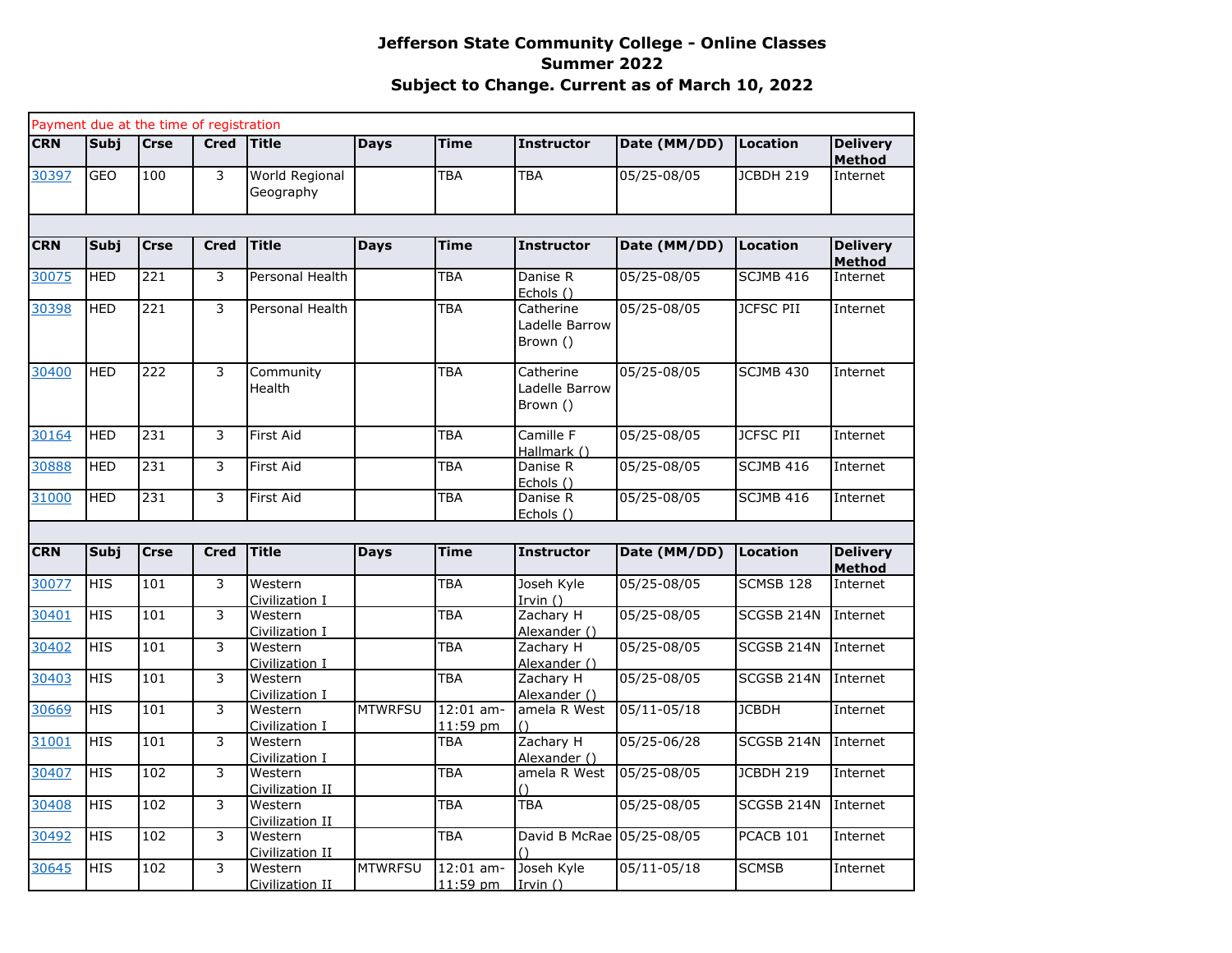|            |             | Payment due at the time of registration |              |                                                        |                |                         |                              |                 |                  |                                  |
|------------|-------------|-----------------------------------------|--------------|--------------------------------------------------------|----------------|-------------------------|------------------------------|-----------------|------------------|----------------------------------|
| 31002      | <b>HIS</b>  | 102                                     | 3            | Western<br>Civilization II                             |                | TBA                     | Zachary H<br>Alexander ()    | 07/05-08/05     | SCGSB 214N       | Internet                         |
| 30082      | <b>HIS</b>  | 121                                     | 3            | World History I                                        |                | <b>TBA</b>              | Joseh Kyle<br>Irvin $()$     | 05/25-08/05     | SCMSB 118        | Internet                         |
| 30890      | <b>HIS</b>  | 122                                     | 3            | World History II                                       |                | TBA                     | <b>TBA</b>                   | 05/25-08/05     | SCMSB 118        | Internet                         |
| 30176      | HIS         | 201                                     | 3            | <b>United States</b><br>History I                      |                | TBA                     | amela R West<br>$\bigcap$    | 05/25-08/05     | JCBDH 219        | Internet                         |
| 30412      | <b>HIS</b>  | 201                                     | 3            | <b>United States</b><br>History I                      |                | <b>TBA</b>              | David B McRae 05/25-08/05    |                 | PCACB 101        | Internet                         |
| 30414      | <b>HIS</b>  | $\overline{201}$                        | 3            | <b>United States</b><br>History I                      |                | TBA                     | <b>TBA</b>                   | 05/25-08/05     | <b>SCMSB 116</b> | Internet                         |
| 30416      | HIS         | 201                                     | 3            | <b>United States</b><br>History I                      |                | <b>TBA</b>              | David B McRae 05/25-08/05    |                 | PCACB 101        | Internet                         |
| 30646      | <b>HIS</b>  | 201                                     | 3            | <b>United States</b><br>History I                      | <b>MTWRFSU</b> | $12:01$ am-<br>11:59 pm | David B McRae 05/11-05/18    |                 | <b>JCBDH</b>     | Internet                         |
| 30417      | <b>HIS</b>  | 202                                     | 3            | <b>United States</b><br>History II                     |                | TBA                     | amela R West                 | 05/25-08/05     | JCBDH 219        | Internet                         |
| 30494      | <b>HIS</b>  | 202                                     | 3            | <b>United States</b><br>History II                     |                | TBA                     | David B McRae 05/25-08/05    |                 | PCACB 101        | Internet                         |
| 30647      | HIS         | $\overline{202}$                        | 3            | <b>United States</b><br>History II                     | <b>MTWRFSU</b> | $12:01$ am-<br>11:59 pm | Wendy Lynn<br>Shuffett ()    | $05/11 - 05/18$ | <b>SCMSB</b>     | Internet                         |
|            |             |                                         |              |                                                        |                |                         |                              |                 |                  |                                  |
| <b>CRN</b> | <b>Subj</b> | <b>Crse</b>                             | <b>Cred</b>  | <b>Title</b>                                           | <b>Days</b>    | <b>Time</b>             | <b>Instructor</b>            | Date (MM/DD)    | <b>Location</b>  | <b>Delivery</b><br><b>Method</b> |
| 30619      | <b>HSM</b>  | 123                                     | 3            | Hospitality Field<br>Experience I                      |                | TBA                     | Joseh Douglas<br>Mitchell () | 05/25-08/05     | <b>TBA</b>       | Internet                         |
| 30422      | <b>HSM</b>  | 240                                     | 3            | Housekeeping<br>Administration                         |                | TBA                     | TBA                          | 05/25-08/05     | SCJMB 123        | Internet                         |
|            |             |                                         |              |                                                        |                |                         |                              |                 |                  |                                  |
| <b>CRN</b> | Subj        | <b>Crse</b>                             | <b>Cred</b>  | <b>Title</b>                                           | <b>Days</b>    | <b>Time</b>             | <b>Instructor</b>            | Date (MM/DD)    | Location         | <b>Delivery</b><br><b>Method</b> |
| 30420      | <b>HMM</b>  | $\overline{1}05S$                       | 3            | Principles of<br>Hospitality<br><b>Management</b>      |                | TBA                     | Glenn Earl<br>Rinsky ()      | 05/25-08/05     | <b>SCJMB 125</b> | Internet                         |
| 30972      | <b>HMM</b>  | 183                                     | $\mathbf{1}$ | <b>Business Plan</b><br>Development<br>for Hospitality |                | TBA                     | Glenn Earl<br>Rinsky ()      | 05/25-08/05     | <b>TBA</b>       | Internet                         |
| 30594      | <b>HMM</b>  | 240                                     | 3            | Hospitality<br>Managerial<br>Accounting                |                | TBA                     | <b>TBA</b>                   | 05/25-08/05     | <b>SCJMB 127</b> | Internet                         |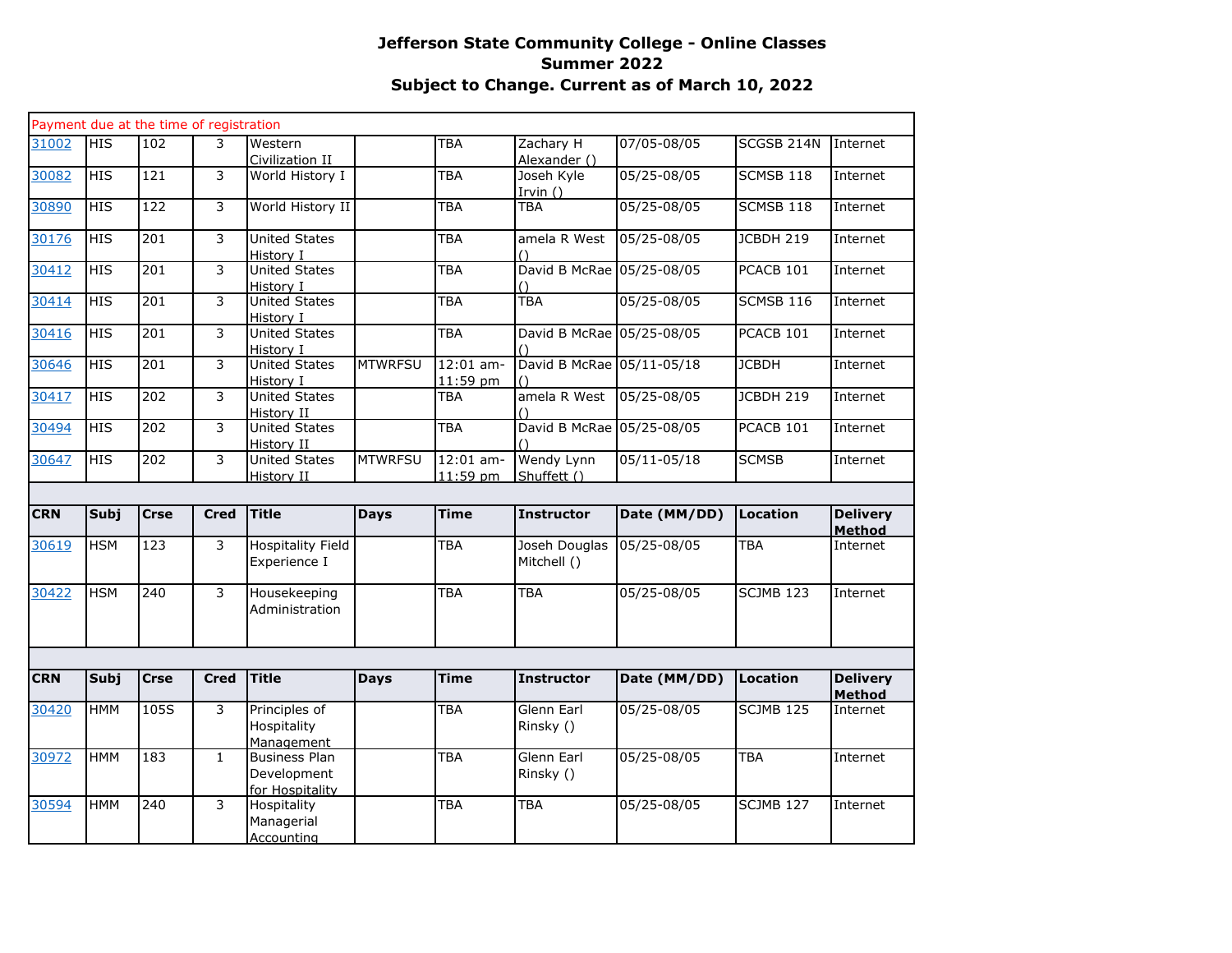|            |             | Payment due at the time of registration |                |                                         |             |                         |                                  |              |                       |                                                                      |
|------------|-------------|-----------------------------------------|----------------|-----------------------------------------|-------------|-------------------------|----------------------------------|--------------|-----------------------|----------------------------------------------------------------------|
| 30472      | <b>HMM</b>  | 241                                     | 3              | Restaurant<br>Service<br>Management I   |             | <b>TBA</b>              | <b>TBA</b>                       | 05/25-08/05  | <b>TBA</b>            | Internet                                                             |
| 30592      | <b>HMM</b>  | 251                                     | $\overline{3}$ | Front Office<br><b>Management</b>       |             | <b>TBA</b>              | <b>TBA</b>                       | 05/25-08/05  | <b>SCJMB 127</b>      | Internet                                                             |
|            |             |                                         |                |                                         |             |                         |                                  |              |                       |                                                                      |
| <b>CRN</b> | <b>Subj</b> | <b>Crse</b>                             | <b>Cred</b>    | <b>Title</b>                            | <b>Days</b> | Time                    | <b>Instructor</b>                | Date (MM/DD) | Location              | <b>Delivery</b><br><b>Method</b>                                     |
| 30572      | <b>HUM</b>  | 298M                                    | 3              | Classic Movie<br><b>Series</b>          |             | <b>TBA</b>              | Jamie A King                     | 05/25-08/05  | CCACB <sub>212</sub>  | Internet                                                             |
| 30738      | <b>HUM</b>  | 298S                                    | $\mathbf{1}$   | <b>Directed Studs</b><br>Humanities SKD |             | <b>TBA</b>              | <b>TBA</b>                       | 05/25-08/05  | PCACB <sub>224</sub>  | Internet                                                             |
| 30086      | <b>HUM</b>  | 299L                                    | $\mathbf{1}$   | <b>PTK Honors</b><br>Course III-Lead    | F           | 10:30 am-<br>$11:30$ am | <b>TBA</b>                       | 05/25-08/05  | <b>SCJMB 217</b>      | Internet                                                             |
| 30204      | <b>HUM</b>  | 299L                                    | $\mathbf{1}$   | PTK Honors<br>Course III-Lead           |             | <b>TBA</b>              | TBA                              | 05/25-08/05  | PCACB 101             | Internet                                                             |
|            |             |                                         |                |                                         |             |                         |                                  |              |                       |                                                                      |
| <b>CRN</b> | Subj        | <b>Crse</b>                             | <b>Cred</b>    | <b>Title</b>                            | <b>Days</b> | <b>Time</b>             | <b>Instructor</b>                | Date (MM/DD) | Location              | <b>Delivery</b><br><b>Method</b>                                     |
| 30233      | <b>MTH</b>  | $\overline{8}$                          | $\overline{4}$ | Elementary<br>Algebra                   |             | <b>TBA</b>              | Sabrina<br>Underwood<br>Moore () | 05/25-08/05  | PCACB 128             | Internet<br>and<br>Developme<br>ntal and<br>Developme<br>ntal Online |
| 30235      | <b>MTH</b>  | 98                                      | $\overline{4}$ | Elementary<br>Algebra                   |             | <b>TBA</b>              | Samuel White<br>$\left( \right)$ | 05/25-08/05  | <b>JCCAR 310</b>      | Internet<br>and<br>Developme<br>ntal and<br>Developme<br>ntal Online |
| 30758      | <b>MTH</b>  | 98                                      | $\overline{4}$ | Elementary<br>Algebra                   |             | TBA                     | Leah Cofer<br>Comton ()          | 05/25-08/05  | SCMSB <sub>114D</sub> | Internet<br>and<br>Developme<br>ntal and<br>Developme<br>ntal Online |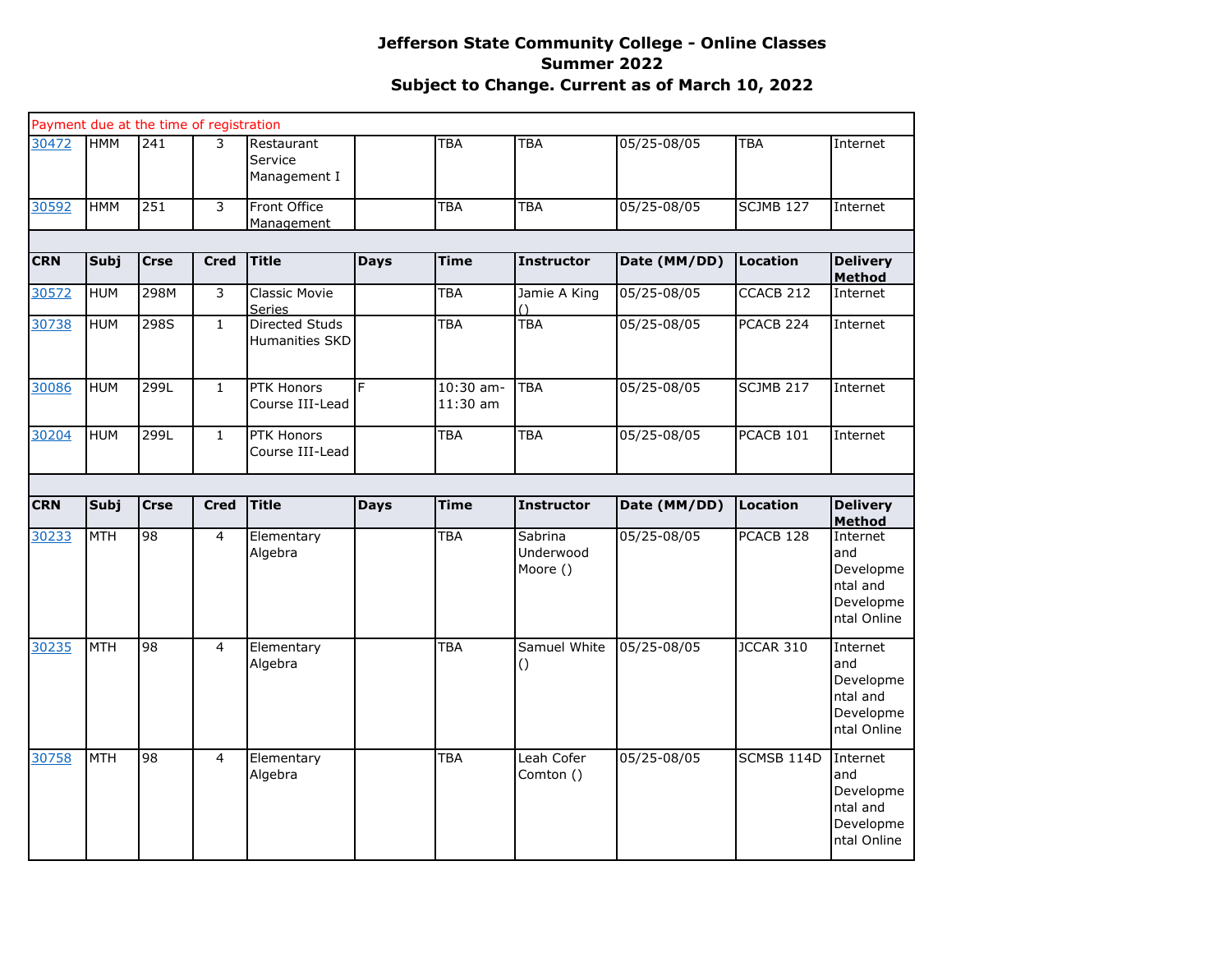|       |            | Payment due at the time of registration |              |                                                |                |                         |                                             |             |                  |                                                                      |
|-------|------------|-----------------------------------------|--------------|------------------------------------------------|----------------|-------------------------|---------------------------------------------|-------------|------------------|----------------------------------------------------------------------|
| 30757 | MTH        | 66                                      | $\mathbf{1}$ | Support for<br>Intermediate<br>College Algebra |                | <b>TBA</b>              | Ethel L Fall ()                             | 05/25-08/05 | JCRCH 234        | Internet<br>and<br>Developme<br>ntal and<br>Developme<br>ntal Online |
| 30089 | <b>MTH</b> | 100                                     | 3            | Intermediate<br>College Algebra                |                | <b>TBA</b>              | Sabrina<br>Underwood<br>Moore ()            | 05/25-08/05 | PCACB 101        | Internet                                                             |
| 30090 | <b>MTH</b> | 100                                     | 3            | Intermediate<br>College Algebra                |                | <b>TBA</b>              | Vicki H Adams<br>$\circ$                    | 05/25-08/05 | <b>JCRCH 321</b> | Internet                                                             |
| 30296 | <b>MTH</b> | 100                                     | 3            | Intermediate<br>College Algebra                |                | <b>TBA</b>              | Jarrod Anthony 05/25-08/05<br>Cunningham () |             | CCACB 212        | Internet                                                             |
| 30410 | <b>MTH</b> | 100                                     | 3            | Intermediate<br>College Algebra                |                | <b>TBA</b>              | Ethel L Fall ()                             | 05/25-08/05 | JCRCH 234        | Internet                                                             |
| 30427 | <b>MTH</b> | 100                                     | 3            | Intermediate<br>College Algebra                |                | <b>TBA</b>              | Sabrina<br>Underwood<br>Moore ()            | 05/25-08/05 | PCACB 101        | Internet                                                             |
| 30428 | <b>MTH</b> | 100                                     | 3            | Intermediate<br>College Algebra                |                | <b>TBA</b>              | Jamie<br>Anderson<br>Holley ()              | 05/25-08/05 | SCMSB 114D       | Internet                                                             |
| 30429 | <b>MTH</b> | 100                                     | 3            | Intermediate<br>College Algebra                |                | <b>TBA</b>              | Ethel L Fall ()                             | 05/25-08/05 | JCRCH 234        | Internet                                                             |
| 30430 | <b>MTH</b> | 100                                     | 3            | Intermediate<br>College Algebra                |                | <b>TBA</b>              | Jarrod Anthony 05/25-08/05<br>Cunningham () |             | CCACB 212        | Internet                                                             |
| 30648 | <b>MTH</b> | 100                                     | 3            | Intermediate<br>College Algebra                | <b>MTWRFSU</b> | 12:01 am-<br>11:59 pm   | Ethel L Fall ()                             | 05/11-05/18 | JCRCH 234        | Internet                                                             |
| 30830 | <b>MTH</b> | 109S                                    | $\mathbf{1}$ | Support For<br>Finite<br><b>Mathematics</b>    |                | <b>TBA</b>              | Vicki H Adams<br>$\circ$                    | 05/25-08/05 | <b>JCRCH 321</b> | Internet                                                             |
| 30431 | <b>MTH</b> | 110                                     | 3            | Finite<br>Mathematics                          |                | <b>TBA</b>              | Yu-Ing Hsu<br>Hargett ()                    | 05/25-08/05 | SCMSB 114E       | Internet                                                             |
| 30432 | <b>MTH</b> | 110                                     | 3            | Finite<br><b>Mathematics</b>                   |                | TBA                     | Yu-Ing Hsu<br>Hargett ()                    | 05/25-08/05 | SCMSB 126        | Internet                                                             |
| 30590 | <b>MTH</b> | 110                                     | 3            | Finite<br><b>Mathematics</b>                   |                | TBA                     | Vicki H Adams                               | 05/25-08/05 | <b>JCRCH 321</b> | Internet                                                             |
| 30650 | <b>MTH</b> | 110                                     | 3            | Finite<br>Mathematics                          | <b>MTWRFSU</b> | $12:01$ am-<br>11:59 pm | Vicki H Adams<br>$\bigcap$                  | 05/11-05/18 | JCRCH 321        | Internet                                                             |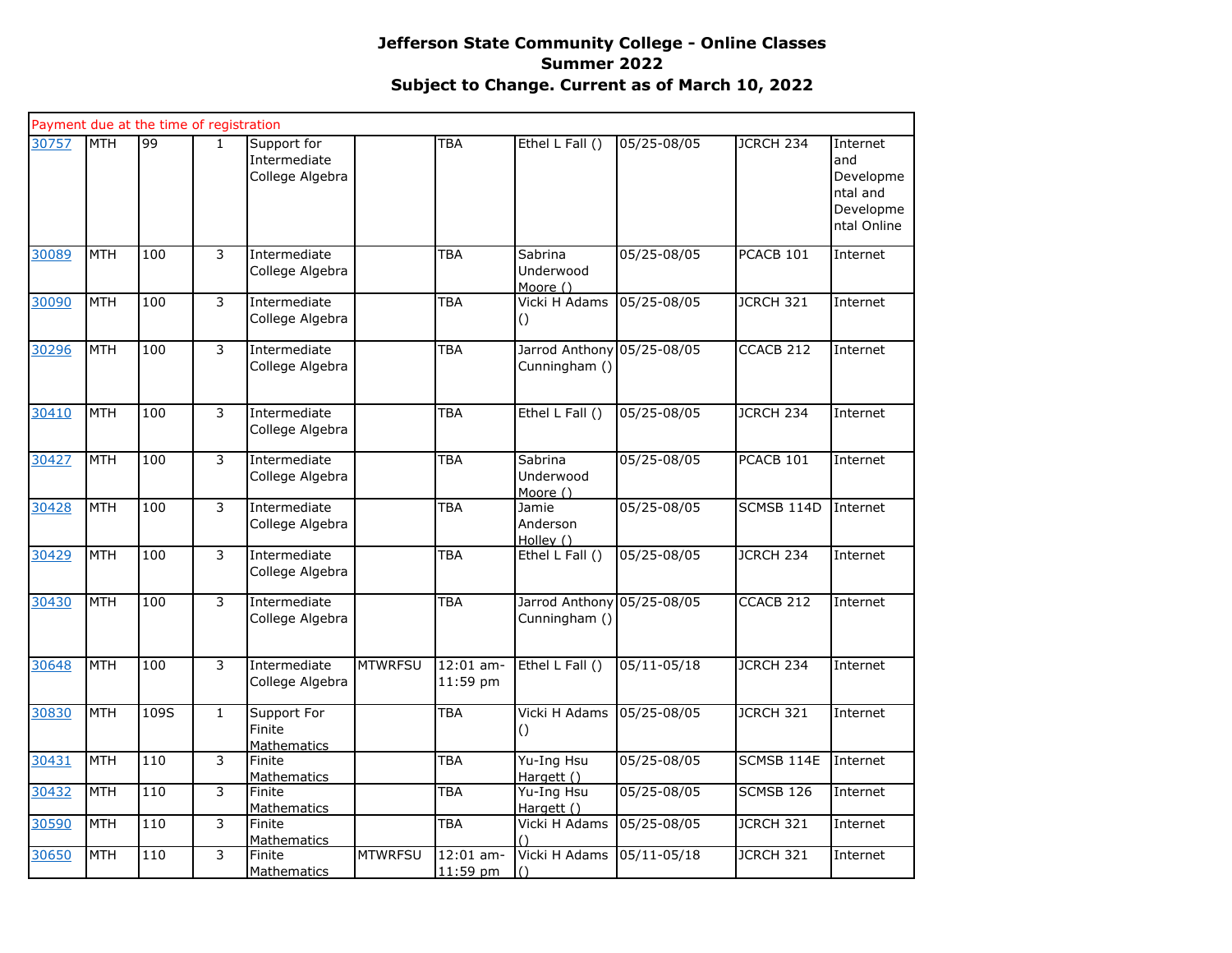|       |            | Payment due at the time of registration |                |                                          |                |                         |                                  |                 |                      |          |
|-------|------------|-----------------------------------------|----------------|------------------------------------------|----------------|-------------------------|----------------------------------|-----------------|----------------------|----------|
| 30892 | <b>MTH</b> | 110                                     | 3              | Finite<br><b>Mathematics</b>             |                | <b>TBA</b>              | Vicki H Adams                    | 05/25-08/05     | JCRCH 321            | Internet |
| 30829 | <b>MTH</b> | 111S                                    | $\mathbf{1}$   | Support for<br>Precalculus<br>Alaebra    |                | <b>TBA</b>              | Samuel White<br>$\left( \right)$ | 05/25-08/05     | JCCAR 310            | Internet |
| 30093 | <b>MTH</b> | 112                                     | 3              | Precalculus<br>Alaebra                   |                | <b>TBA</b>              | Samuel White                     | 05/25-08/05     | <b>JCCAR 310</b>     | Internet |
| 30094 | <b>MTH</b> | 112                                     | 3              | Precalculus<br>Algebra                   |                | <b>TBA</b>              | Samuel White                     | 05/25-08/05     | JCCAR 310            | Internet |
| 30435 | <b>MTH</b> | 112                                     | 3              | Precalculus<br>Algebra                   |                | <b>TBA</b>              | Nanette Futral<br>Easterling ()  | 05/25-08/05     | CCACB 212            | Internet |
| 30595 | <b>MTH</b> | 112                                     | 3              | Precalculus<br>Algebra                   |                | <b>TBA</b>              | Nanette Futral<br>Easterling ()  | 05/25-08/05     | CCACB 212            | Internet |
| 30651 | <b>MTH</b> | 112                                     | 3              | Precalculus<br>Algebra                   | <b>MTWRFSU</b> | $12:01$ am-<br>11:59 pm | Samuel White                     | $05/11 - 05/18$ | <b>JCCAR 310</b>     | Internet |
| 30891 | <b>MTH</b> | 113                                     | 3              | Precalculus<br>Trigonometry              |                | <b>TBA</b>              | Jarrod Anthony<br>Cunningham ()  | 05/25-08/05     | CCACB <sub>212</sub> | Internet |
| 30437 | <b>MTH</b> | 116                                     | 3              | Mathematical<br>Applications             |                | <b>TBA</b>              | Jamie<br>Anderson<br>Holley ()   | 05/25-08/05     | SCMSB 114F           | Internet |
| 31011 | <b>MTH</b> | 116                                     | 3              | Mathematical<br><b>Applications</b>      | <b>MTWRFSU</b> | $12:01$ am-<br>11:59 pm | Yu-Ing Hsu<br>Hargett ()         | $05/11 - 05/18$ | <b>SCMSB</b>         | Internet |
| 30098 | <b>MTH</b> | 120                                     | 3              | Calculus and its<br>Applications         |                | <b>TBA</b>              | Yu-Ing Hsu<br>Hargett ()         | 05/25-08/05     | SCMSB 114E           | Internet |
| 30589 | <b>MTH</b> | 125S                                    | $\overline{4}$ | Calculus I                               |                | <b>TBA</b>              | Jeffrey B<br>Darby ()            | 05/25-08/05     | SCMSB 114A           | Internet |
| 30389 | <b>MTH</b> | 126S                                    | $\overline{4}$ | Calculus II                              |                | <b>TBA</b>              | Jeffrey B<br>Darby ()            | 05/25-08/05     | SCMSB 114A           | Internet |
| 30879 | <b>MTH</b> | 227                                     | $\overline{4}$ | Calculus III                             |                | <b>TBA</b>              | Robert O<br>Wallace ()           | 05/25-08/05     | JCRCH 239D           | Internet |
| 30299 | <b>MTH</b> | 232                                     | 3              | Math for the<br>Elementary<br>Teacher II |                | <b>TBA</b>              | Nanette Futral<br>Easterling ()  | 05/25-08/05     | CCACB <sub>212</sub> | Internet |
| 30107 | <b>MTH</b> | 238                                     | $\overline{3}$ | Applied<br>Differential<br>Equations     |                | <b>TBA</b>              | Robert O<br>Wallace ()           | 05/25-08/05     | <b>JCRCH 239D</b>    | Internet |
| 30446 | <b>MTH</b> | 265                                     | 3              | Elementary<br>Statistics                 |                | <b>TBA</b>              | Leah Cofer<br>Comton ()          | 05/25-08/05     | SCMSB 114F           | Internet |
| 30684 | <b>MTH</b> | 265                                     | 3              | Elementary<br><b>Statistics</b>          |                | <b>TBA</b>              | Sabrina<br>Underwood<br>Moore () | 05/25-08/05     | PCACB 101            | Internet |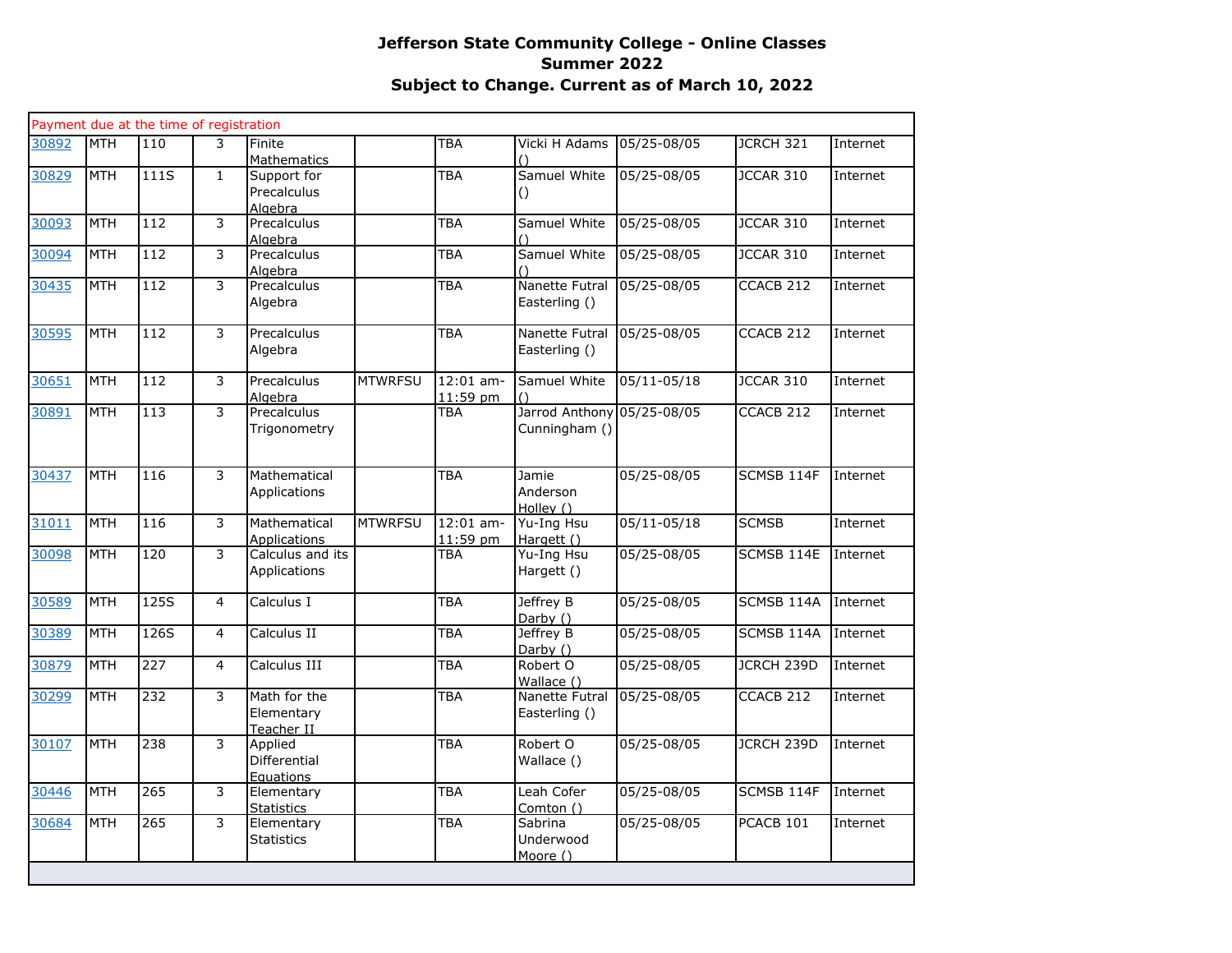|            |             | Payment due at the time of registration |                |                                       |                |                       |                                             |                 |            |                                  |
|------------|-------------|-----------------------------------------|----------------|---------------------------------------|----------------|-----------------------|---------------------------------------------|-----------------|------------|----------------------------------|
| <b>CRN</b> | <b>Subi</b> | <b>Crse</b>                             | <b>Cred</b>    | Title                                 | <b>Days</b>    | <b>Time</b>           | <b>Instructor</b>                           | Date (MM/DD)    | Location   | <b>Delivery</b><br><b>Method</b> |
| 30108      | <b>MUS</b>  | 101                                     | 3              | <b>Music</b><br>Appreciation          |                | <b>TBA</b>            | Mildred<br>Danese Lanier<br>$\bigcap$       | 05/25-08/05     | SCMSB 120  | Internet                         |
| 30448      | <b>MUS</b>  | 101                                     | 3              | <b>Music</b><br>Appreciation          |                | <b>TBA</b>            | Mildred<br>Danese Lanier<br>$\left(\right)$ | 05/25-08/05     | SCJMB 425  | Internet                         |
| 30450      | <b>MUS</b>  | 101                                     | 3              | Music<br>Appreciation                 |                | <b>TBA</b>            | Mildred<br>Danese Lanier                    | 05/25-08/05     | SCJMB 425  | Internet                         |
| 30653      | <b>MUS</b>  | 101                                     | 3              | Music<br>Appreciation                 | <b>MTWRFSU</b> | 12:01 am-<br>11:59 pm | Mildred<br>Danese Lanier<br>$\left(\right)$ | 05/11-05/18     | SCMSB 120  | Internet                         |
|            |             |                                         |                |                                       |                |                       |                                             |                 |            |                                  |
| <b>CRN</b> | Subj        | <b>Crse</b>                             | <b>Cred</b>    | <b>Title</b>                          | <b>Days</b>    | <b>Time</b>           | <b>Instructor</b>                           | Date (MM/DD)    | Location   | <b>Delivery</b><br><b>Method</b> |
| 30452      | OAD         | 101                                     | 3              | Beginning<br>Keyboarding              |                | <b>TBA</b>            | Geana Watson<br>Mitchell ()                 | $05/25 - 08/05$ | JCRCH 119C | Internet                         |
| 30816      | <b>OAD</b>  | 103                                     | 3              | Intermediate<br>Keyboarding           |                | <b>TBA</b>            | Geana Watson<br>Mitchell ()                 | 05/25-08/05     | JCRCH 119C | Internet                         |
| 30456      | <b>OAD</b>  | 125W                                    | 3              | Word<br>Processing-<br>Word           |                | <b>TBA</b>            | Geana Watson<br>Mitchell ()                 | 05/25-08/05     | SCJMB 428  | Internet                         |
| 30904      | <b>OAD</b>  | 133                                     | $\overline{3}$ | <b>Business</b><br>Communication      |                | <b>TBA</b>            | Denedra<br>Catrice Mitchell<br>easant ()    | 05/25-08/05     | SCJMB 428  | Internet                         |
| 31012      | <b>OAD</b>  | 138                                     | 3              | Records/Inform<br>ation<br>Management |                | <b>TBA</b>            | Geana Watson<br>Mitchell ()                 | 05/25-08/05     | JCRCH 118  | Internet                         |
| 30460      | <b>OAD</b>  | 211                                     | 3              | Medical<br>Terminology                |                | <b>TBA</b>            | Denedra<br>Catrice Mitchell<br>easant ()    | 05/25-08/05     | SCJMB 428  | Internet                         |
| 30462      | <b>OAD</b>  | 211                                     | 3              | Medical<br>Terminology                |                | <b>TBA</b>            | <b>TBA</b>                                  | 05/25-08/05     | SCJMB 428  | Internet                         |
| 30986      | OAD         | 218                                     | 3              | Office<br>Procedures                  |                | <b>TBA</b>            | Geana Watson<br>Mitchell ()                 | 05/25-08/05     | JCRCH 119C | Internet                         |
| 30468      | <b>OAD</b>  | 232                                     | 3              | The<br>Computerized<br>Office         |                | <b>TBA</b>            | Denedra<br>Catrice Mitchell<br>easant ()    | 05/25-08/05     | SCJMB 428  | Internet                         |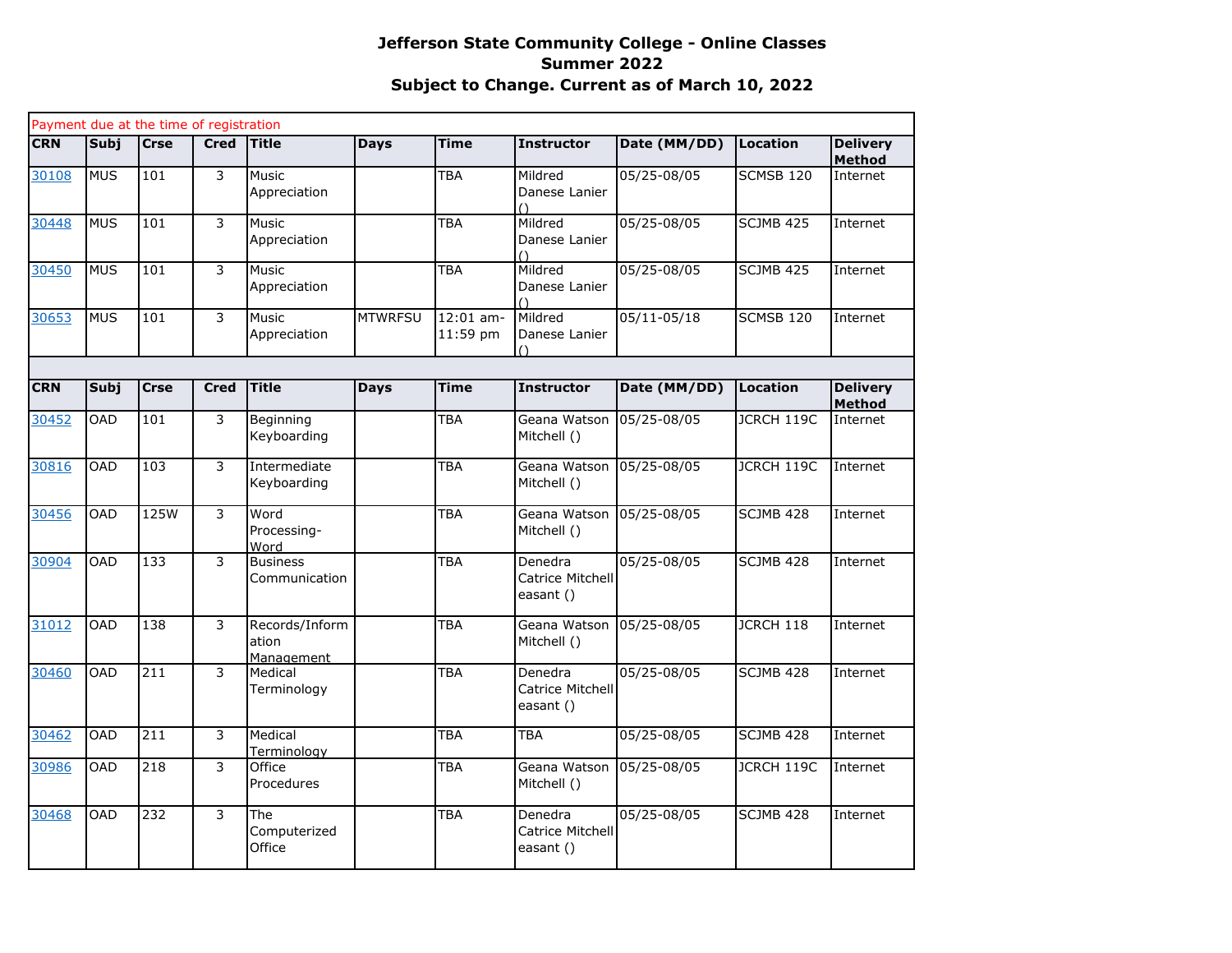|            |            |                  | Payment due at the time of registration |                                                |             |             |                                          |                 |                  |                                  |
|------------|------------|------------------|-----------------------------------------|------------------------------------------------|-------------|-------------|------------------------------------------|-----------------|------------------|----------------------------------|
| 30817      | <b>OAD</b> | 242              | 3                                       | Office<br>Internship                           |             | TBA         | Denedra<br>Catrice Mitchell<br>easant () | 05/25-08/05     | SCJMB 428        |                                  |
| 30628      | <b>OAD</b> | $\overline{246}$ | 3                                       | <b>Office Graphics</b><br>and<br>Presentations |             | <b>TBA</b>  | Geana Watson<br>Mitchell ()              | $05/25 - 08/05$ | JCRCH 119C       | Internet                         |
|            |            |                  |                                         |                                                |             |             |                                          |                 |                  |                                  |
| <b>CRN</b> | Subj       | <b>Crse</b>      | <b>Cred</b>                             | <b>Title</b>                                   | <b>Days</b> | <b>Time</b> | <b>Instructor</b>                        | Date (MM/DD)    | Location         | <b>Delivery</b><br><b>Method</b> |
| 30471      | ORI        | 101              | $\mathbf{1}$                            | Orientation to<br>College                      |             | TBA         | <b>TBA</b>                               | 05/25-08/05     | SCJMB 430        | Internet                         |
| 30473      | ORI        | 101              | $\mathbf{1}$                            | Orientation to<br>College                      |             | <b>TBA</b>  | <b>TBA</b>                               | 05/25-08/05     | SCJMB 430        | Internet                         |
| 30842      | ORI        | 101              | $\mathbf{1}$                            | Orientation to<br>College                      |             | <b>TBA</b>  | <b>TBA</b>                               | 05/25-08/05     | <b>SCJMB 430</b> | Internet                         |
| 30843      | ORI        | 101              | $\mathbf{1}$                            | Orientation to<br>College                      |             | <b>TBA</b>  | <b>TBA</b>                               | 05/25-08/05     | SCJMB 430        | Internet                         |
| 30844      | ORI        | 101              | $\mathbf{1}$                            | Orientation to<br>College                      |             | <b>TBA</b>  | <b>TBA</b>                               | 05/25-08/05     | <b>SCJMB 430</b> | Internet                         |
| 30845      | ORI        | 101              | $\mathbf{1}$                            | Orientation to<br>College                      |             | TBA         | <b>TBA</b>                               | 05/25-08/05     | <b>SCJMB 430</b> | Internet                         |
| 30882      | ORI        | 101              | $\mathbf{1}$                            | Orientation to<br>College                      |             | <b>TBA</b>  | Germaine<br>Lesley Gray<br>Warren ()     | 05/25-08/05     | PCACB 127        | Internet                         |
| 30883      | ORI        | 101              | $\mathbf{1}$                            | Orientation to<br>College                      |             | <b>TBA</b>  | Germaine<br>Lesley Gray<br>Warren ()     | 05/25-08/05     | PCACB 127        | Internet                         |
| 30999      | ORI        | 101              | $\mathbf{1}$                            | Orientation to<br>College                      |             | <b>TBA</b>  | Germaine<br>Lesley Gray<br>Warren $()$   | 05/25-08/05     | PCACB 127        | Internet                         |
|            |            |                  |                                         |                                                |             |             |                                          |                 |                  |                                  |
| <b>CRN</b> | Subj       | <b>Crse</b>      | <b>Cred</b>                             | <b>Title</b>                                   | <b>Days</b> | <b>Time</b> | <b>Instructor</b>                        | Date (MM/DD)    | Location         | <b>Delivery</b><br>Method        |
| 30110      | PED        | 100              | 3                                       | Fundamentals<br>of Fitness                     |             | <b>TBA</b>  | Camille F<br>Hallmark ()                 | 05/25-08/05     | SCJMB 416        | Internet                         |
| 30474      | PED        | 200              | 3                                       | Foundations of<br>Physical                     |             | TBA         | Danise R<br>Echols ()                    | 05/25-08/05     | <b>SCJMB 430</b> | Internet                         |
| 30582      | PED        | 224              | 3                                       | <b>Education</b><br>Principles of<br>Nutrition |             | <b>TBA</b>  | Camille F<br>Hallmark ()                 | 05/25-08/05     | <b>JCFSC PII</b> | Internet                         |
| 30584      | PED        | 224              | 3                                       | Principles of<br>Nutrition                     |             | <b>TBA</b>  | Camille F<br>Hallmark ()                 | 05/25-08/05     | SCJMB 416        | Internet                         |
|            |            |                  |                                         |                                                |             |             |                                          |                 |                  |                                  |
| <b>CRN</b> | Subj       | <b>Crse</b>      | <b>Cred</b>                             | <b>Title</b>                                   | <b>Days</b> | <b>Time</b> | <b>Instructor</b>                        | Date (MM/DD)    | Location         | <b>Delivery</b><br><b>Method</b> |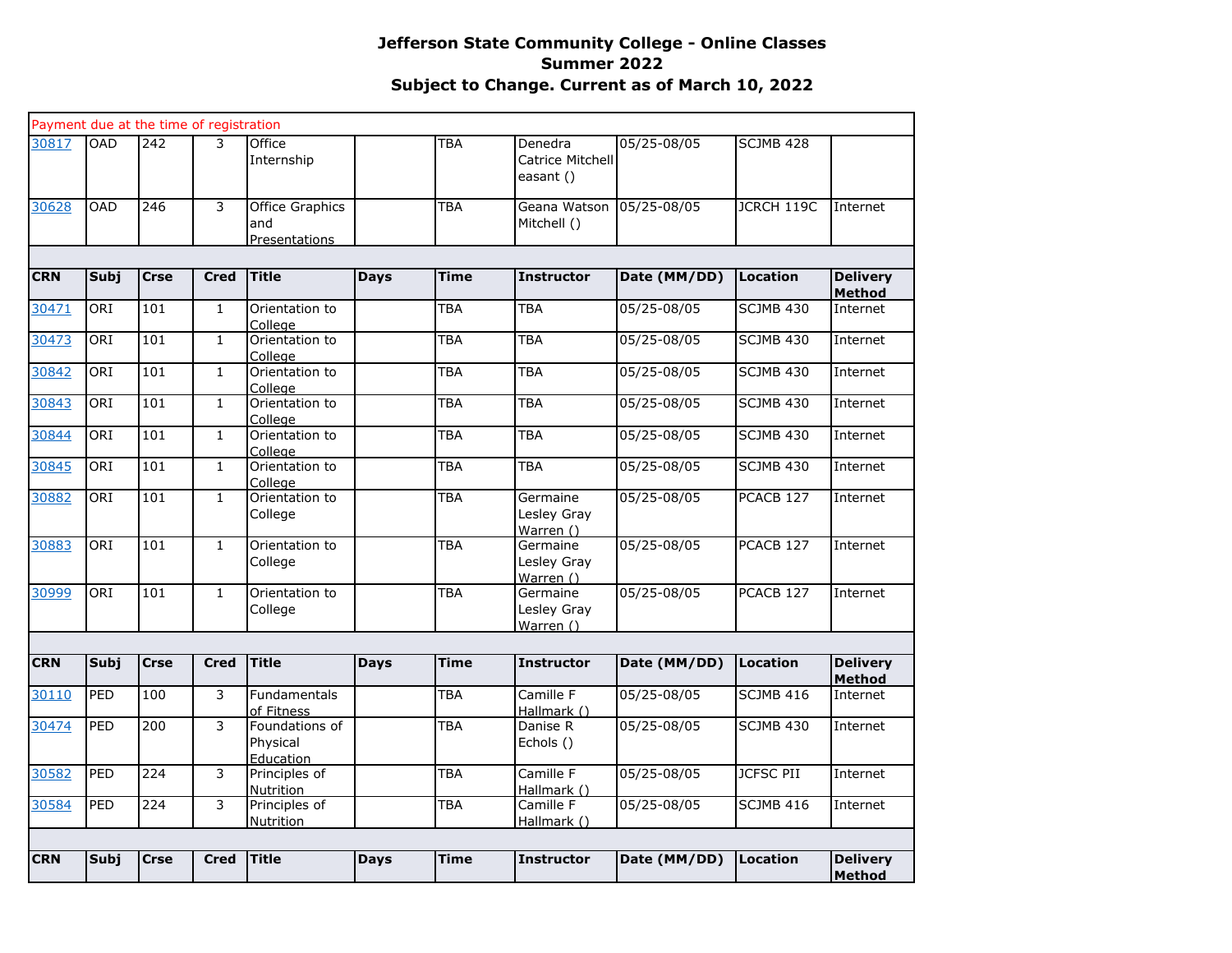|            |             | Payment due at the time of registration |                |                                                         |             |             |                             |              |                      |                                  |
|------------|-------------|-----------------------------------------|----------------|---------------------------------------------------------|-------------|-------------|-----------------------------|--------------|----------------------|----------------------------------|
| 30476      | <b>PHS</b>  | 111                                     | 4              | Physical Science                                        |             | TBA         | <b>TBA</b>                  | 05/25-08/05  | JCRCH 239B           | Internet                         |
|            |             |                                         |                |                                                         |             | <b>TBA</b>  | <b>TBA</b>                  | 05/25-08/05  | <b>JCRCH 239B</b>    | Internet                         |
|            |             |                                         |                |                                                         |             |             |                             |              |                      |                                  |
| <b>CRN</b> | <b>Subj</b> | <b>Crse</b>                             | <b>Cred</b>    | <b>Title</b>                                            | <b>Days</b> | <b>Time</b> | <b>Instructor</b>           | Date (MM/DD) | <b>Location</b>      | <b>Delivery</b><br><b>Method</b> |
| 30504      | <b>PTA</b>  | 202                                     | 2              | <b>PTA</b><br>Communication<br><b>Skills</b>            |             | <b>TBA</b>  | Vanessa Nolan<br>LeBlanc () | 05/25-08/05  | SCGSB 214M           | Internet                         |
| 30505      | PTA         | 220                                     | 3              | Functional<br>Anatomy and<br>Kinesioloav                |             | TBA         | Cindy Wilson<br>Elliott ()  | 05/25-08/05  | SCGSB 316F           | Internet                         |
| 30506      | <b>PTA</b>  | 252S                                    | $\overline{2}$ | Physical Agents<br>and Therapeutic<br><b>Modalities</b> |             | <b>TBA</b>  | Leslie K<br>Naugher ()      | 05/25-08/05  | SCGSB 316E           | Internet                         |
|            |             |                                         |                |                                                         |             |             |                             |              |                      |                                  |
| <b>CRN</b> | Subj        | <b>Crse</b>                             | <b>Cred</b>    | <b>Title</b>                                            | <b>Days</b> | Time        | <b>Instructor</b>           | Date (MM/DD) | Location             | <b>Delivery</b><br><b>Method</b> |
| 30478      | POL         | 211                                     | 3              | American<br>National<br>Government                      |             | TBA         | amela R West<br>0           | 05/25-08/05  | JCBDH 219            | Internet                         |
|            |             |                                         |                |                                                         |             |             |                             |              |                      |                                  |
| <b>CRN</b> | <b>Subj</b> | <b>Crse</b>                             | <b>Cred</b>    | <b>Title</b>                                            | <b>Days</b> | <b>Time</b> | <b>Instructor</b>           | Date (MM/DD) | Location             | <b>Delivery</b><br><b>Method</b> |
| 30111      | <b>PSY</b>  | $\overline{200}$                        | 3              | General<br>Psychology                                   |             | TBA         | <b>TBA</b>                  | 05/25-08/05  | CCACB 125            | Internet                         |
| 30112      | <b>PSY</b>  | 200                                     | 3              | General<br>Psychology                                   |             | TBA         | <b>TBA</b>                  | 05/25-08/05  | SCGSB <sub>203</sub> | Internet                         |
| 30207      | <b>PSY</b>  | 200                                     | 3              | General<br>Psychology                                   |             | TBA         | <b>TBA</b>                  | 05/25-08/05  | JCBDH 219            | Internet                         |
| 30209      | <b>PSY</b>  | 200                                     | 3              | General<br>Psychology                                   |             | TBA         | <b>TBA</b>                  | 05/25-08/05  | JCBDH 219            | Internet                         |
| 30300      | <b>PSY</b>  | 200                                     | 3              | General<br>Psychology                                   |             | <b>TBA</b>  | <b>TBA</b>                  | 05/25-08/05  | CCACB <sub>125</sub> | Internet                         |
| 30483      | <b>PSY</b>  | 200                                     | 3              | General<br>Psychology                                   |             | TBA         | <b>TBA</b>                  | 05/25-08/05  | <b>JCBDH 219</b>     | Internet                         |
| 30484      | <b>PSY</b>  | 200                                     | 3              | General<br>Psychology                                   |             | TBA         | <b>TBA</b>                  | 05/25-08/05  | PCACB <sub>101</sub> | Internet                         |
| 30488      | <b>PSY</b>  | 200                                     | 3              | General<br>Psychology                                   |             | <b>TBA</b>  | TBA                         | 05/25-08/05  | JCBDH 219            | Internet                         |
| 30490      | <b>PSY</b>  | 200                                     | 3              | General<br>Psychology                                   |             | <b>TBA</b>  | <b>TBA</b>                  | 05/25-08/05  | <b>JCBDH 219</b>     | Internet                         |
| 30491      | <b>PSY</b>  | 200                                     | 3              | General<br>Psychology                                   |             | TBA         | <b>TBA</b>                  | 05/25-08/05  | <b>SCJMB 339</b>     | Internet                         |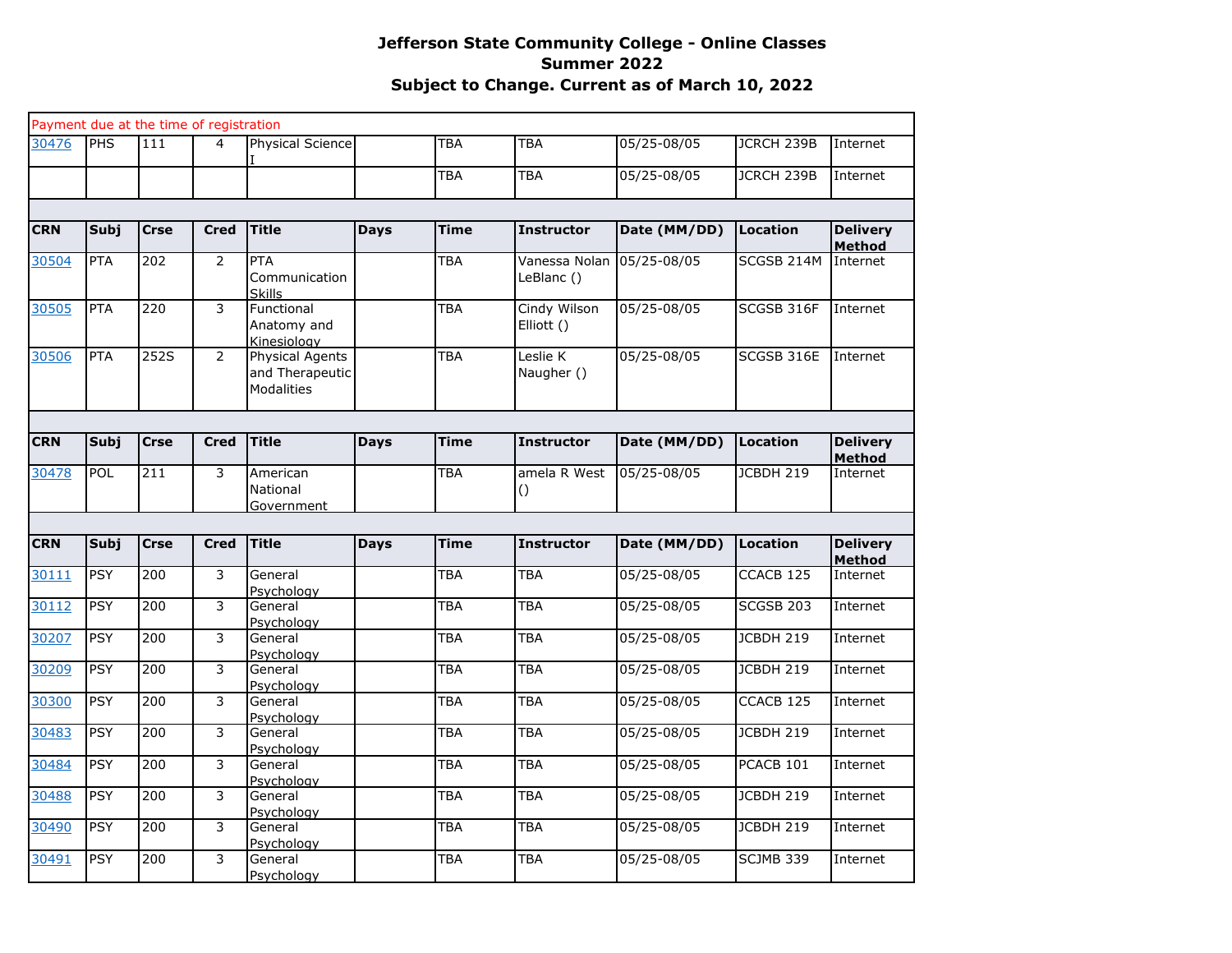|            |             | Payment due at the time of registration |             |                                           |                |                         |                          |                 |                      |                           |
|------------|-------------|-----------------------------------------|-------------|-------------------------------------------|----------------|-------------------------|--------------------------|-----------------|----------------------|---------------------------|
| 30523      | <b>PSY</b>  | 200                                     | 3           | General<br>Psychology                     |                | TBA                     | <b>TBA</b>               | 05/25-08/05     | PCACB 101            | Internet                  |
| 30658      | <b>PSY</b>  | $\overline{200}$                        | 3           | General<br>Psychology                     | <b>MTWRFSU</b> | $12:01$ am-<br>11:59 pm | <b>TBA</b>               | $05/11 - 05/18$ | <b>JCBDH 219</b>     | Internet                  |
| 30997      | <b>PSY</b>  | $\overline{200}$                        | 3           | General<br>Psychology                     |                | TBA                     | <b>TBA</b>               | 05/25-06/28     | JCBDH 209            | Internet                  |
| 30113      | <b>PSY</b>  | $\overline{210}$                        | 3           | Human Growth<br>and<br>Development        |                | <b>TBA</b>              | <b>TBA</b>               | 05/25-08/05     | SCMSB 126            | Internet                  |
| 30210      | <b>PSY</b>  | 210                                     | 3           | Human Growth<br>and<br>Development        |                | <b>TBA</b>              | <b>TBA</b>               | 05/25-08/05     | <b>JCBDH 219</b>     | Internet                  |
| 30302      | <b>PSY</b>  | $\overline{210}$                        | 3           | Human Growth<br>and<br><b>Development</b> |                | <b>TBA</b>              | <b>TBA</b>               | 05/25-08/05     | CCACB 125            | Internet                  |
| 30496      | <b>PSY</b>  | $\overline{210}$                        | 3           | Human Growth<br>and<br>Development        |                | <b>TBA</b>              | <b>TBA</b>               | 05/25-08/05     | PCACB 101            | Internet                  |
| 30500      | <b>PSY</b>  | $\overline{210}$                        | 3           | Human Growth<br>and<br>Development        |                | TBA                     | <b>TBA</b>               | 05/25-08/05     | CCACB <sub>125</sub> | Internet                  |
| 30524      | <b>PSY</b>  | 210                                     | 3           | Human Growth<br>and<br>Development        |                | TBA                     | <b>TBA</b>               | 05/25-08/05     | PCACB 101            | Internet                  |
| 30659      | <b>PSY</b>  | $\overline{210}$                        | 3           | Human Growth<br>and<br><b>Development</b> | <b>MTWRFSU</b> | $12:01$ am-<br>11:59 pm | <b>TBA</b>               | 05/11-05/18     | JCBDH 219            | Internet                  |
| 30995      | <b>PSY</b>  | 210                                     | 3           | Human Growth<br>and<br>Development        |                | <b>TBA</b>              | <b>TBA</b>               | 07/05-08/05     | <b>JCBDH 209</b>     | Internet                  |
| 30502      | <b>PSY</b>  | 230                                     | 3           | Abnormal<br>Psychology                    |                | <b>TBA</b>              | <b>TBA</b>               | 05/25-08/05     | SCMSB 116            | Internet                  |
|            |             |                                         |             |                                           |                |                         |                          |                 |                      |                           |
| <b>CRN</b> | Subj        | <b>Crse</b>                             | <b>Cred</b> | <b>Title</b>                              | <b>Days</b>    | <b>Time</b>             | <b>Instructor</b>        | Date (MM/DD)    | Location             | <b>Delivery</b><br>Method |
| 30507      | <b>REL</b>  | 151                                     | 3           | Survey of the<br>Old Testament            |                | <b>TBA</b>              | TBA                      | 05/25-08/05     | SCMSB 100A           | Internet                  |
| 30508      | <b>REL</b>  | 152                                     | 3           | Survey of the<br><b>New Testament</b>     |                | <b>TBA</b>              | TBA                      | 05/25-08/05     | JCBDH 219            | Internet                  |
|            |             |                                         |             |                                           |                |                         |                          |                 |                      |                           |
| <b>CRN</b> | <b>Subj</b> | <b>Crse</b>                             | <b>Cred</b> | <b>Title</b>                              | <b>Days</b>    | <b>Time</b>             | <b>Instructor</b>        | Date (MM/DD)    | Location             | <b>Delivery</b><br>Method |
| 30114      | <b>SOC</b>  | $\overline{200}$                        | 3           | Introduction to<br>Sociology              |                | TBA                     | Lucy Horsley<br>Lewis () | $05/25 - 08/05$ | JCBDH 219            | Internet                  |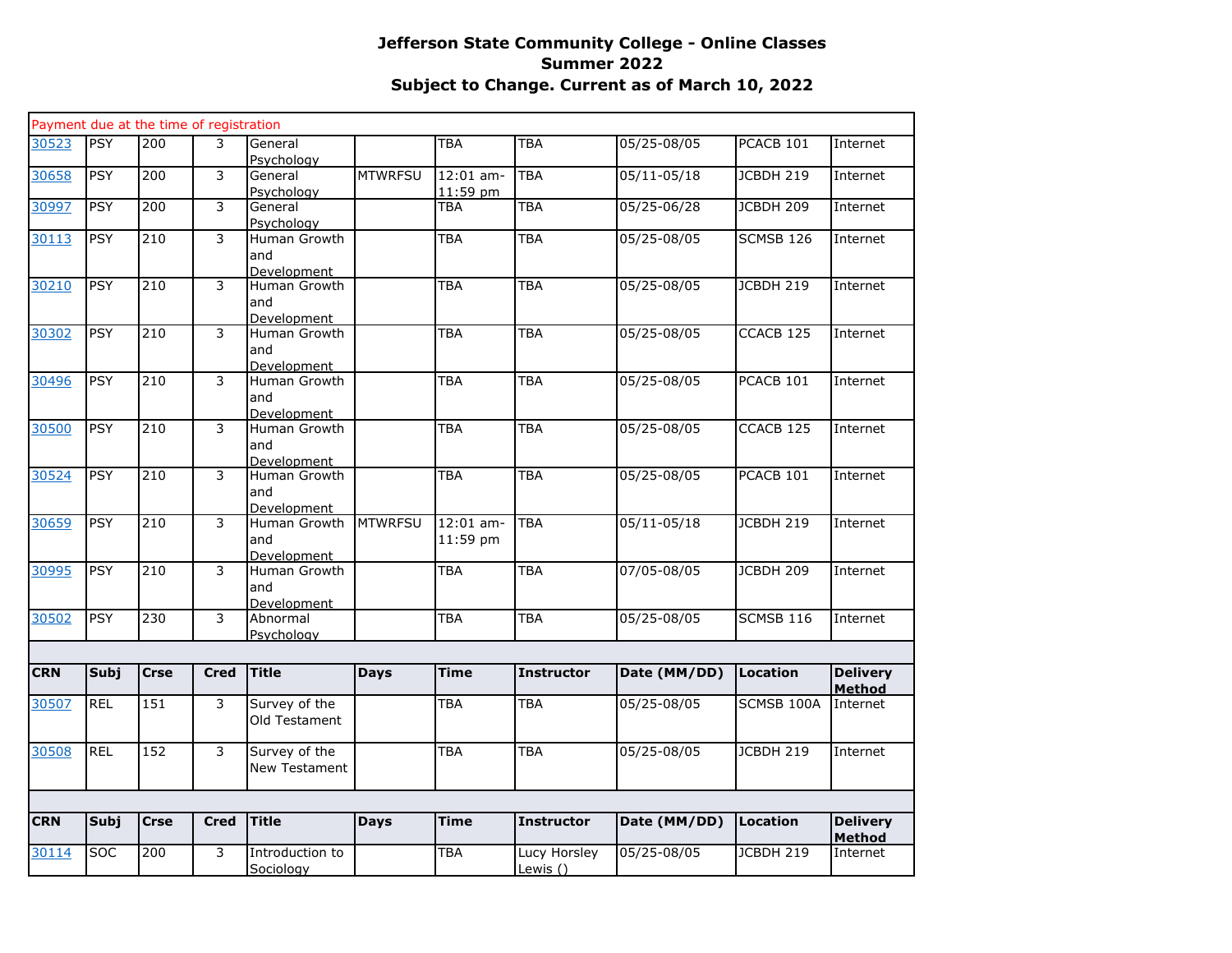|            |             |             | Payment due at the time of registration |                                                 |                |                         |                                      |                 |                      |                           |
|------------|-------------|-------------|-----------------------------------------|-------------------------------------------------|----------------|-------------------------|--------------------------------------|-----------------|----------------------|---------------------------|
| 30509      | <b>SOC</b>  | 200         | 3                                       | Introduction to<br>Sociology                    |                | TBA                     | Lucy Horsley<br>Lewis ()             | 05/25-08/05     | JCBDH 219            | Internet                  |
| 30510      | <b>SOC</b>  | 200         | 3                                       | Introduction to<br>Sociology                    |                | <b>TBA</b>              | Lucy Horsley<br>Lewis ()             | 05/25-08/05     | JCBDH 219            | Internet                  |
| 30660      | <b>SOC</b>  | 200         | 3                                       | Introduction to<br>Sociology                    | <b>MTWRFSU</b> | $12:01$ am-<br>11:59 pm | Lucy Horsley<br>Lewis $()$           | $05/11 - 05/18$ | <b>JCBDH 219</b>     | Internet                  |
| 30964      | <b>SOC</b>  | 209         | 3                                       | Juvenile<br>Delinquency                         |                | TBA                     | <b>Robert Stanley</b><br>Bland ()    | 05/25-08/05     | <b>TBA</b>           | Internet                  |
|            |             |             |                                         |                                                 |                |                         |                                      |                 |                      |                           |
| <b>CRN</b> | <b>Subj</b> | <b>Crse</b> | <b>Cred</b>                             | <b>Title</b>                                    | <b>Days</b>    | <b>Time</b>             | <b>Instructor</b>                    | Date (MM/DD)    | <b>Location</b>      | <b>Delivery</b><br>Method |
| 30115      | <b>SPA</b>  | 101         | $\overline{4}$                          | Introductory<br>Spanish I                       |                | TBA                     | Wilmer A Luna 05/25-08/05            |                 | SCGSB 214            | Internet                  |
| 30117      | <b>SPA</b>  | 101         | $\overline{4}$                          | Introductory<br>Spanish I                       |                | TBA                     | Shay Michele<br>Culbertson ()        | 05/25-08/05     | JCBDH 112            | Internet                  |
| 30717      | <b>SPA</b>  | 101         | 4                                       | Introductory<br>Spanish I                       |                | TBA                     | Wilmer A Luna 05/25-08/05            |                 | <b>SCGSB 214</b>     | Internet                  |
| 30118      | <b>SPA</b>  | 102         | $\overline{4}$                          | Introductory<br>Spanish II                      |                | TBA                     | <b>Shay Michele</b><br>Culbertson () | 05/25-08/05     | JCBDH 112            | Internet                  |
| <b>CRN</b> | Subj        | <b>Crse</b> | <b>Cred</b>                             | <b>Title</b>                                    | <b>Days</b>    | <b>Time</b>             | <b>Instructor</b>                    | Date (MM/DD)    | <b>Location</b>      | <b>Delivery</b>           |
|            |             |             |                                         |                                                 |                |                         |                                      |                 |                      | <b>Method</b>             |
| 30119      | <b>SPH</b>  | 106         | 3                                       | <b>Fundamentals</b><br>of Oral<br>Communication |                | TBA                     | Summer owell<br>Aldrich ()           | 05/25-08/05     | SCGSB 214            | Internet                  |
| 30120      | <b>SPH</b>  | 106         | 3                                       | <b>Fundamentals</b><br>of Oral<br>Communication |                | <b>TBA</b>              | Summer owell<br>Aldrich ()           | 05/25-08/05     | SCGSB 214            | Internet                  |
| 30131      | <b>SPH</b>  | 106         | 3                                       | <b>Fundamentals</b><br>of Oral<br>Communication |                | <b>TBA</b>              | Summer owell<br>Aldrich ()           | 05/25-08/05     | <b>SCGSB 214</b>     | Internet                  |
| 30214      | <b>SPH</b>  | 106         | 3                                       | Fundamentals<br>of Oral<br>Communication        |                | TBA                     | <b>TBA</b>                           | 05/25-08/05     | PCACB 127            | Internet                  |
| 30304      | <b>SPH</b>  | 106         | 3                                       | <b>Fundamentals</b><br>of Oral<br>Communication |                | <b>TBA</b>              | <b>TBA</b>                           | 05/25-08/05     | CCACB <sub>123</sub> | Internet                  |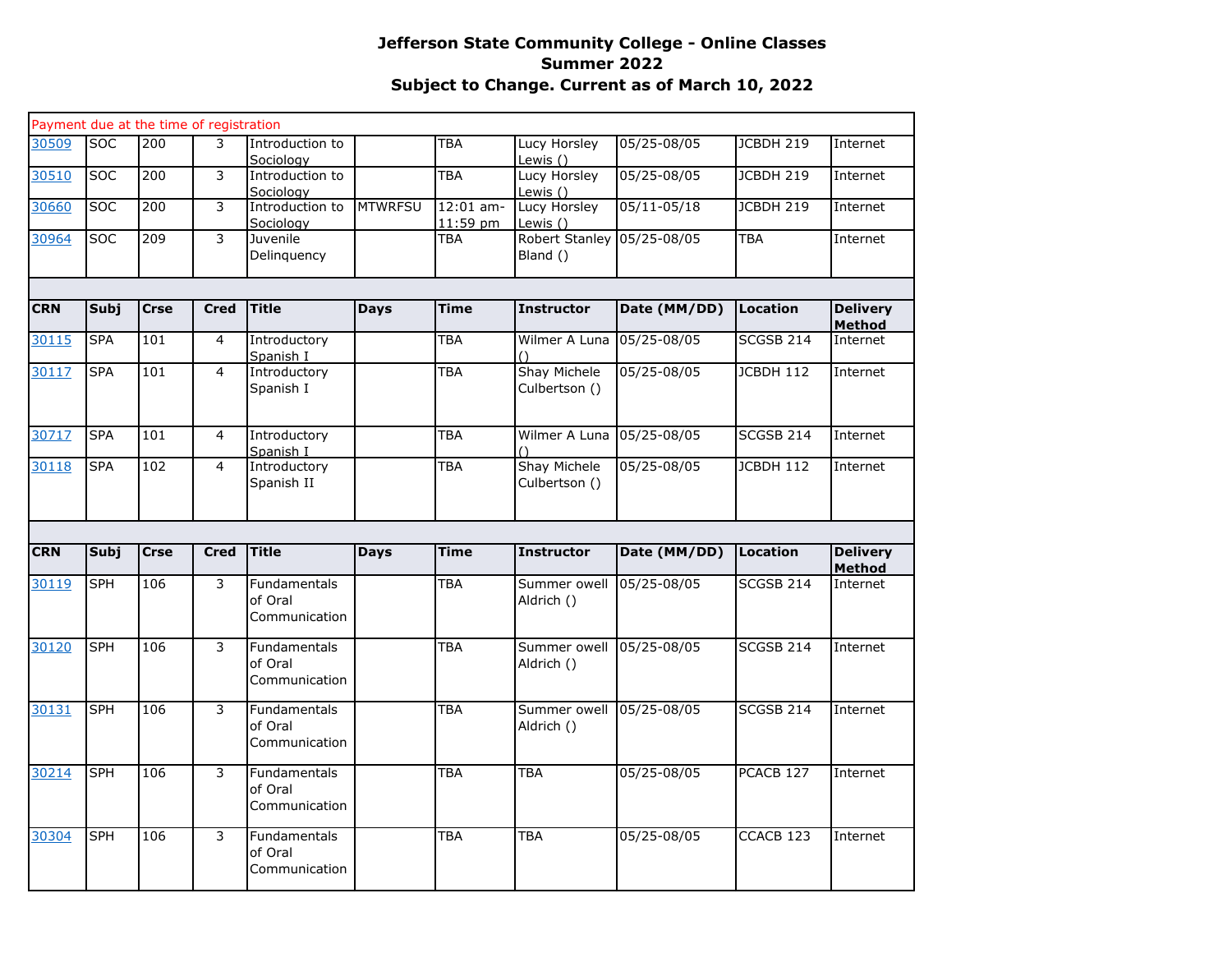|       |            | Payment due at the time of registration |   |                                                 |                |                         |                             |                 |                      |          |
|-------|------------|-----------------------------------------|---|-------------------------------------------------|----------------|-------------------------|-----------------------------|-----------------|----------------------|----------|
| 30511 | <b>SPH</b> | 106                                     | 3 | Fundamentals<br>of Oral<br>Communication        |                | <b>TBA</b>              | <b>TBA</b>                  | 05/25-08/05     | JCBDH 219            | Internet |
| 30513 | <b>SPH</b> | 106                                     | 3 | Fundamentals<br>of Oral<br>Communication        |                | <b>TBA</b>              | David Tarell<br>McKinney () | 05/25-08/05     | <b>SCGSB 214</b>     | Internet |
| 30514 | <b>SPH</b> | 106                                     | 3 | <b>Fundamentals</b><br>of Oral<br>Communication |                | <b>TBA</b>              | David Tarell<br>McKinney () | 05/25-08/05     | <b>SCGSB 214</b>     | Internet |
| 30515 | <b>SPH</b> | 106                                     | 3 | Fundamentals<br>of Oral<br>Communication        |                | <b>TBA</b>              | David Tarell<br>McKinney () | 05/25-08/05     | SCGSB 214            | Internet |
| 30516 | <b>SPH</b> | 106                                     | 3 | Fundamentals<br>of Oral<br>Communication        |                | <b>TBA</b>              | <b>TBA</b>                  | 05/25-08/05     | CCACB 123            | Internet |
| 30517 | <b>SPH</b> | 106                                     | 3 | Fundamentals<br>of Oral<br>Communication        |                | <b>TBA</b>              | <b>TBA</b>                  | 05/25-08/05     | CCACB 123            | Internet |
| 30518 | <b>SPH</b> | 106                                     | 3 | Fundamentals<br>of Oral<br>Communication        |                | <b>TBA</b>              | Janice Corinne<br>Ralya ()  | 05/25-08/05     | SCGSB 214            | Internet |
| 30520 | <b>SPH</b> | 106                                     | 3 | Fundamentals<br>of Oral<br>Communication        |                | <b>TBA</b>              | <b>TBA</b>                  | 05/25-08/05     | CCACB <sub>123</sub> | Internet |
| 30525 | <b>SPH</b> | 106                                     | 3 | <b>Fundamentals</b><br>of Oral<br>Communication |                | <b>TBA</b>              | <b>TBA</b>                  | 05/25-08/05     | <b>JCBDH 219</b>     | Internet |
| 30629 | <b>SPH</b> | 106                                     | 3 | Fundamentals<br>of Oral<br>Communication        |                | <b>TBA</b>              | <b>TBA</b>                  | 05/25-08/05     | PCACB 127            | Internet |
| 30654 | <b>SPH</b> | 106                                     | 3 | Fundamentals<br>of Oral<br>Communication        | <b>MTWRFSU</b> | $12:01$ am-<br>11:59 pm | <b>TBA</b>                  | $05/11 - 05/18$ | JCBDH 219            | Internet |
| 30655 | <b>SPH</b> | 106                                     | 3 | <b>Fundamentals</b><br>of Oral<br>Communication | <b>MTWRFSU</b> | 12:01 am-<br>11:59 pm   | Janice Corinne<br>Ralya ()  | $05/11 - 05/18$ | SCGSB 214            | Internet |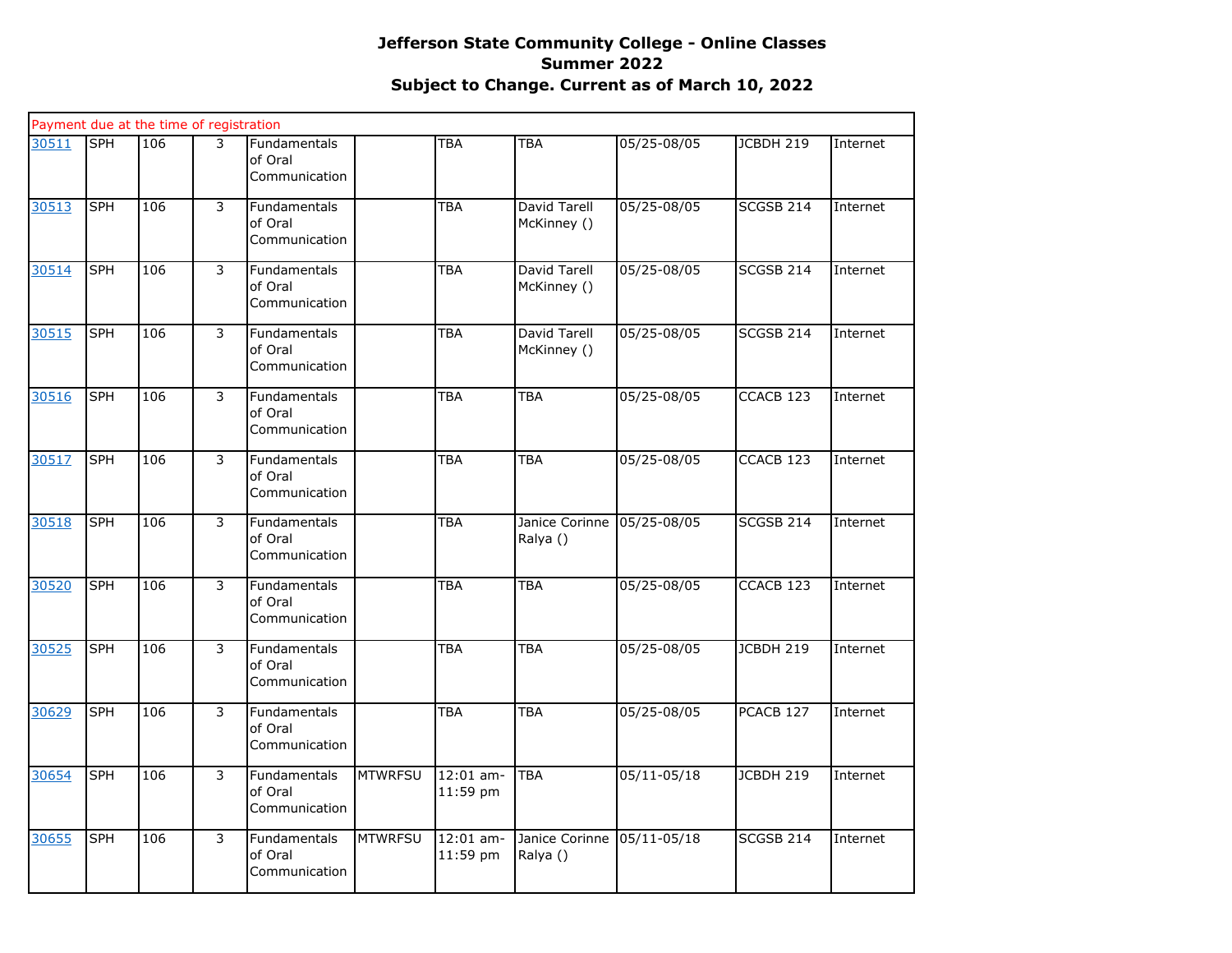|            |             | Payment due at the time of registration |             |                                                   |                |                         |                                      |                 |                  |                                  |
|------------|-------------|-----------------------------------------|-------------|---------------------------------------------------|----------------|-------------------------|--------------------------------------|-----------------|------------------|----------------------------------|
| 30133      | <b>SPH</b>  | 107                                     | 3           | <b>Fundamentals</b><br>of Public<br>Speaking      |                | TBA                     | Kevin S<br>Townes ()                 | 05/25-08/05     | SCMSB 100A       | Internet                         |
| 30172      | <b>SPH</b>  | 107                                     | 3           | <b>Fundamentals</b><br>of Public<br>Speaking      |                | TBA                     | Kevin S<br>Townes ()                 | 05/25-08/05     | SCMSB 100A       | Internet                         |
| 30218      | <b>SPH</b>  | 107                                     | 3           | Fundamentals<br>of Public<br>Speaking             |                | TBA                     | <b>TBA</b>                           | 05/25-08/05     | JCBDH 219        | Internet                         |
| 30533      | <b>SPH</b>  | 107                                     | 3           | Fundamentals<br>of Public<br>Speaking             |                | TBA                     | <b>TBA</b>                           | 05/25-08/05     | PCACB 127        | Internet                         |
| 30534      | <b>SPH</b>  | 107                                     | 3           | <b>Fundamentals</b><br>of Public<br>Speaking      |                | TBA                     | <b>TBA</b>                           | 05/25-08/05     | PCACB 127        | Internet                         |
| 30535      | <b>SPH</b>  | 107                                     | 3           | Fundamentals<br>of Public<br>Speaking             |                | TBA                     | Kevin <sub>S</sub><br>Townes ()      | 05/25-08/05     | SCMSB 100A       | Internet                         |
| 30538      | <b>SPH</b>  | 107                                     | 3           | Fundamentals<br>of Public<br>Speaking             |                | TBA                     | <b>TBA</b>                           | 05/25-08/05     | JCBDH 219        | Internet                         |
| 30656      | <b>SPH</b>  | 107                                     | 3           | Fundamentals<br>of Public<br>Speaking             | <b>MTWRFSU</b> | 12:01 am-<br>11:59 pm   | Kevin <sub>S</sub><br>Townes ()      | $05/11 - 05/18$ | SCMSB 100A       | Internet                         |
| 30789      | <b>SPH</b>  | 107                                     | 3           | <b>Fundamentals</b><br>of Public<br>Speaking      | <b>MTWRFSU</b> | $12:01$ am-<br>11:59 pm | David Tarell<br>McKinney ()          | $05/11 - 05/18$ | <b>SCGSB 214</b> | Internet                         |
| 30539      | <b>SPH</b>  | 116                                     | 3           | Introduction to<br>Interpersonal<br>Communication |                | TBA                     | Janice Corinne<br>Ralya ()           | 05/25-08/05     | SCGSB 214        | Internet                         |
|            |             |                                         |             |                                                   |                |                         |                                      |                 |                  |                                  |
| <b>CRN</b> | <b>Subj</b> | <b>Crse</b>                             | <b>Cred</b> | <b>Title</b>                                      | <b>Days</b>    | <b>Time</b>             | <b>Instructor</b>                    | Date (MM/DD)    | Location         | <b>Delivery</b><br><b>Method</b> |
| 30540      | <b>THR</b>  | 120                                     | 3           | Theater<br>Appreciation                           |                | TBA                     | Germaine<br>Lesley Gray<br>Warren () | 05/25-08/05     | PCACB 101        | Internet                         |
| 30596      | <b>THR</b>  | 120                                     | 3           | Theater<br>Appreciation                           |                | TBA                     | Germaine<br>Lesley Gray<br>Warren () | 05/25-08/05     | PCACB 101        | Internet                         |
|            |             |                                         |             |                                                   |                |                         |                                      |                 |                  |                                  |
| <b>CRN</b> | <b>Subj</b> | <b>Crse</b>                             | <b>Cred</b> | Title                                             | <b>Days</b>    | <b>Time</b>             | <b>Instructor</b>                    | Date (MM/DD)    | Location         | <b>Delivery</b><br><b>Method</b> |